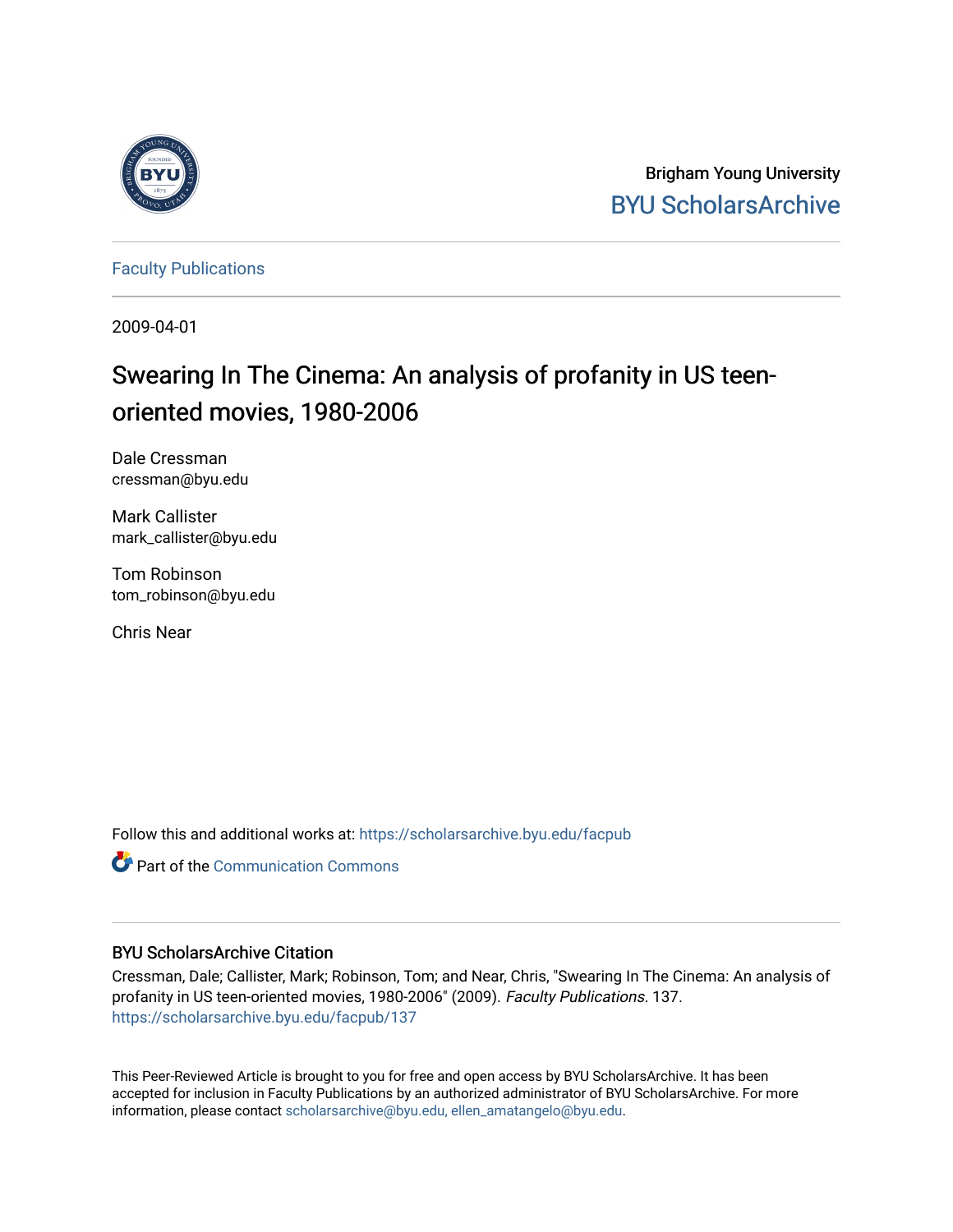## Running head: SWEARING IN THE CINEMA

Swearing in the Cinema: An Analysis of Profanity in Teen-Oriented Movies, 1980–2006

Dale Cressman

Mark Callister

Tom Robinson

Chris Near

Brigham Young University

Accepted for publication in *Journal of Children and Media*

Corresponding author: Dale Cressman Department of Communications Brigham Young University 360 BRMB Provo, UT 84602 cressman@byu.edu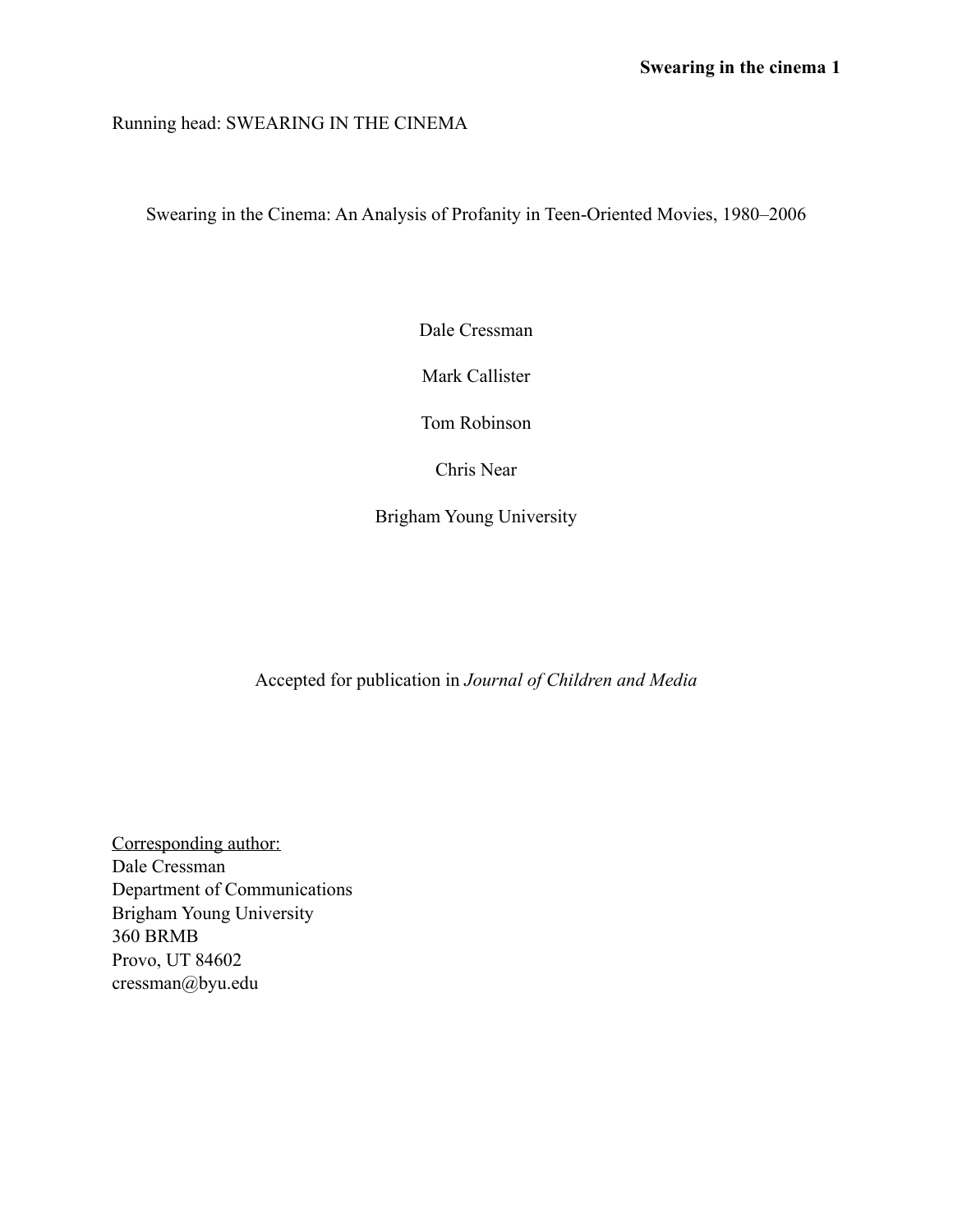### Abstract

The exposure of children to profanity continues to be a concern for parents, media researchers, and policy makers alike. This study examines the types, frequency, and usage of profanity in movies directed at and featuring teenagers. A review of relevant literature explores the nature, use, and psychology of profanity, its potential social effects, and its prevalence in the media. A content analysis of movie productions extending from the 1980s to the present shows no change in preferences in types of profanity used over the decades. Teen and adult characters use similar profanity types; however, teens are more likely to use the seven dirty words than adults, while adult characters use mild words. Male and female characters also differ in the use of profanity types and amount of profanity spoken. Finally, the amount of profanity in teen movies has actually decreased since the 1980s and within the ratings categories of PG and PG-13.

KEYWORDS content analysis; cultivation; demographic characteristics; family; film; profanity; race; social learning; social reality; swearing; viewing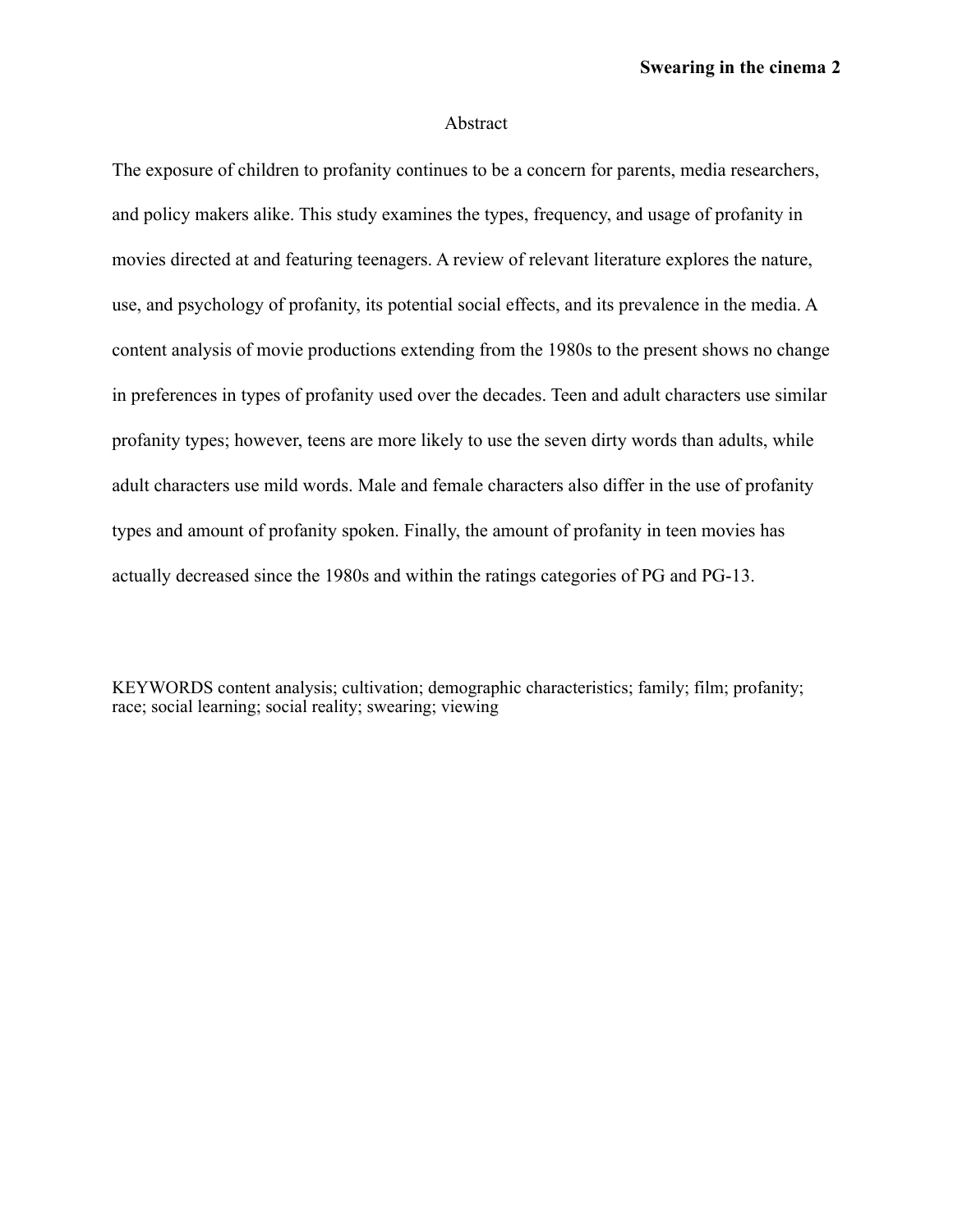Swearing in the Cinema: An Analysis of Profanity in Teen-Oriented Movies, 1980–2006

 A recent poll suggests that Americans are using and hearing profanity more often than ever before. According to the Associated Press (2006), nearly three fourths of poll respondents reported that they hear profanity more often than in years past and some two thirds perceive that swearing has become more prevalent in society. As Hilliard and Keith (2007, p. 117) suggest, "We live in what is generally regarded as a crass culture," and thus, must "expect that the media in that culture" be equally coarse. While profanity has existed throughout human history, it has recently lost much of its status as a taboo linguistic practice, "becoming more commonplace in everyday discourse as well as on network television" (Kay & Sapolsky, 2004a, p. 911). Fine and Johnson (1984) suggest that the antiwar movement in the 1960s and the women's movement of the 1970s served as catalysts for changing attitudes toward the use of profanity. Yet, as Sapolsky and Kaye (2005) note, much of the blame for the increase in profanity has been directed at the mass media, with "Music, films, and television. . .[pushing] the boundaries of expletive use" (p. 293).

 Jay's (1992) content analysis of films made between 1939 and 1989 offers some support for this claim, reporting a significant increase in the use of profanity. More recently, Dufrene and Lehman (2002) reported a perception of increased use of profanity in the everyday lives of Americans and in Hollywood films and network television. Hollywood films have a deep influence on American culture, as they are not only shown in theaters but are seen by millions more on television and through video rentals (Waterman, 2005). Teenagers are among those most often exposed—they are a targeted audience segment for movie makers (Stern, 2005) because they comprise a significant and loyal portion of the movie-going public (Smith, 2005). For this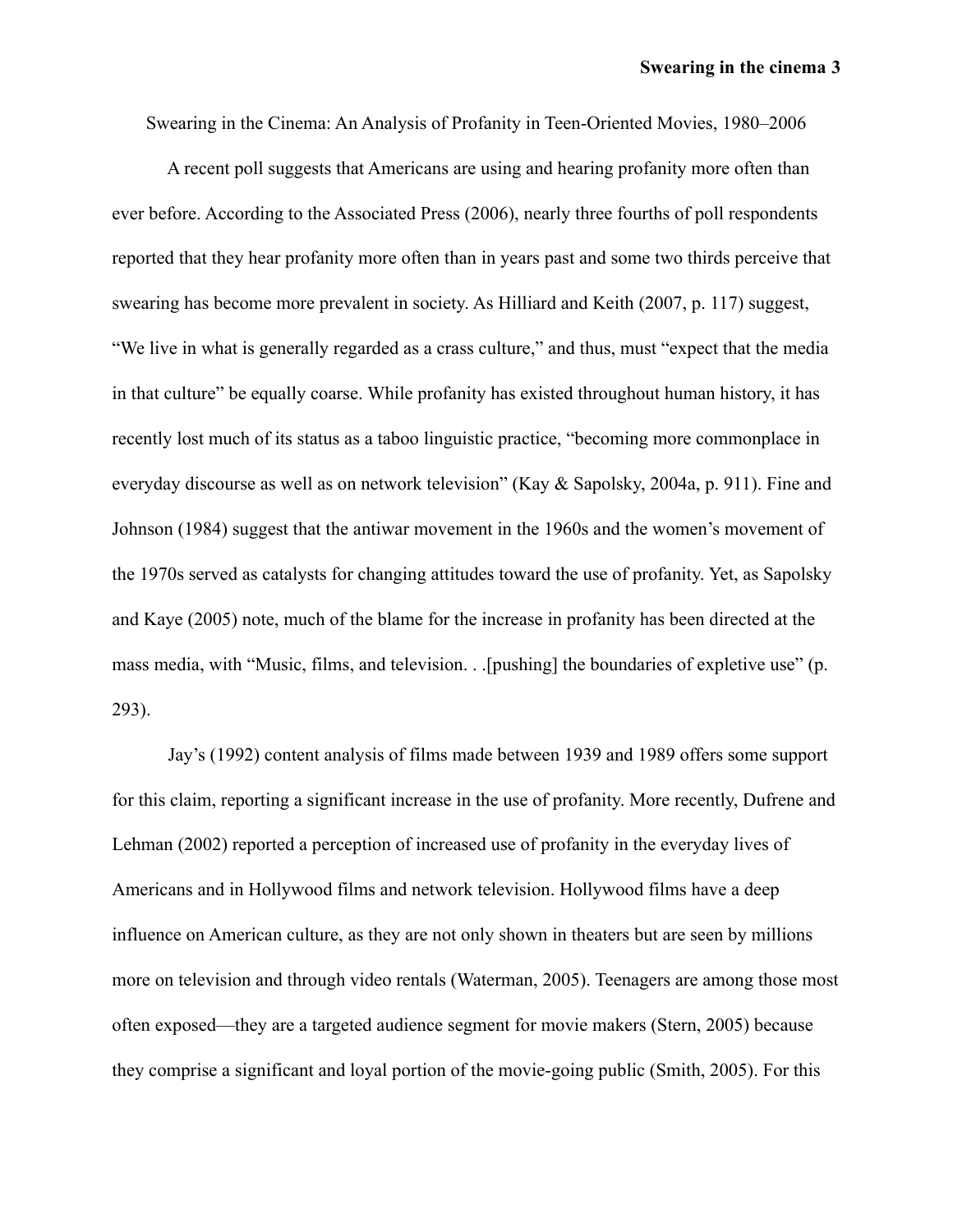young, impressionable audience, the media serves an important socializing function (Arnett, 1995), and researchers report parental concern that children will adopt coarse language as a result of media exposure (Bushman & Cantor, 2003).

 Such concern is supported in part by Cultivation theory, which suggests that heavy exposure to media messages will shape one's view of reality. George Gerbner and his colleagues (1986) see media sources as the dominant symbolic environment for many people. According to this theory, media messages have a significant impact in shaping or "cultivating" people's views of social reality. Cultivation theory is not concerned with the potential influence of a specific TV program or film, but of the patterns or aggregate messages to which groups or communities of viewers are exposed (Signorielli & Morgan, 2001). Applied to adolescents' long-term exposure to media messages, Cultivation theory would posit a cumulative and significant effect on perceptions.

 The potential for teens to model coarse expressions from the media is explained in Bandura's (1977) Social Learning theory. Bandura (1994) notes that human learning is not acquired merely through direct experience, but through observational learning, which allows us to change our behavior and thoughts as a result of models we observe in the world around us, be they family, friends, or people viewed in the mass media. The symbolic environment of the media can potentially exercise a strong influence on adolescents' behaviors. Sociologists have also expressed concern that, with heavy exposure, coarse, violent, and sexualized media messages—including profanity, which is considered a form of verbal aggression--can desensitize media viewers (Griffiths & Shuckford, 1989; Martin, Anderson, & Cos, 1997). For young, impressionable viewers, this is especially true. The prevalence of profanity in the media and the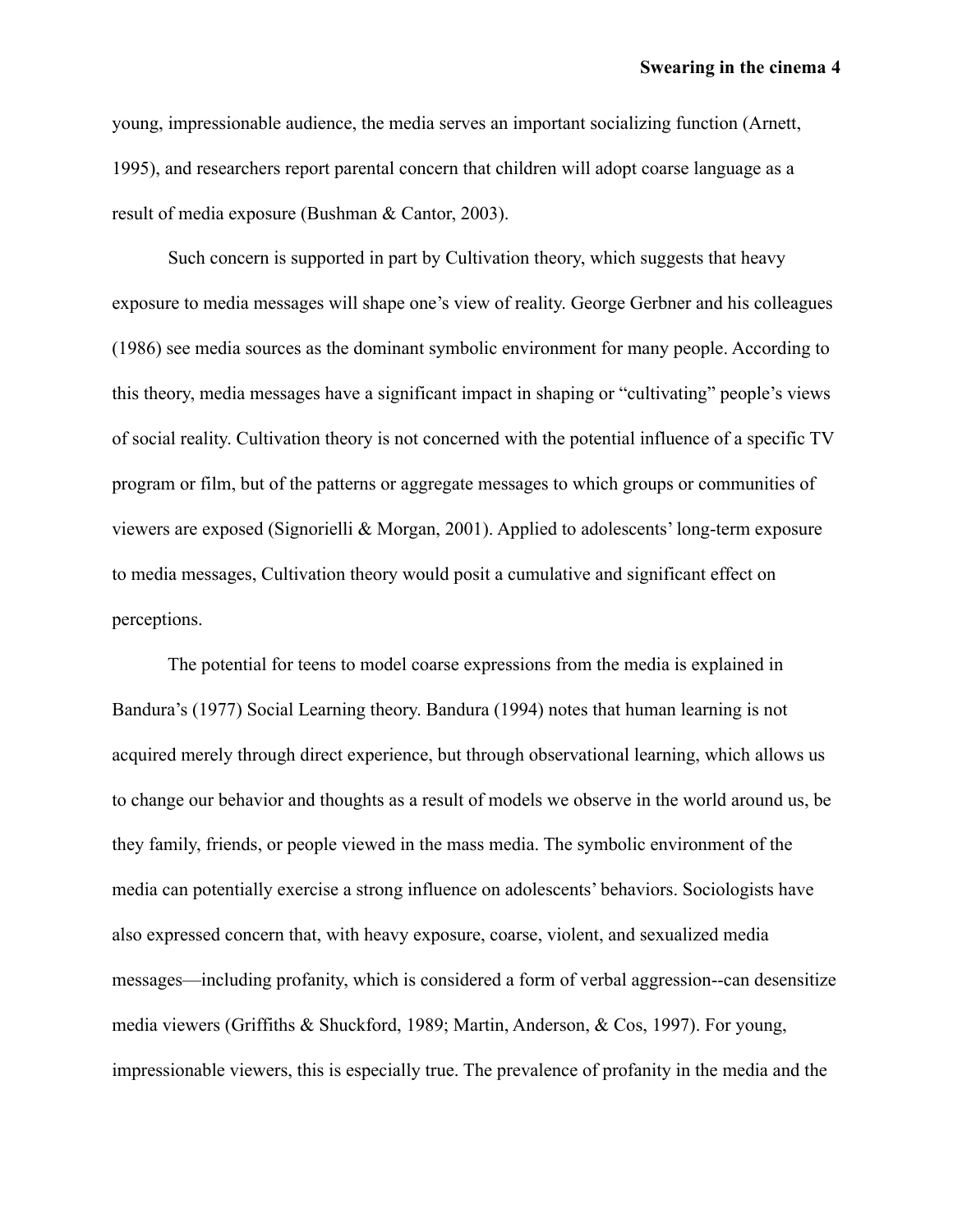ease with which such utterances can be imitated can influence the likelihood of adolescents adopting such behavior.

 This study examines the nature and strength of profanity in movies directed at a teenage audience. A review of relevant literature will explore the nature, use, and psychology of profanity, its potential social effects among teens, and its prevalence in the media. A content analysis of movie productions extending from the 1980s to the present will be conducted. Content analysis is a familiar method of research for studying media programming. Rather than focusing on causal relationships, content analysis is used to examine themes and the frequency of specific variables or categories. This is a central method for recognizing the prevalence, sources, and nature of profanity in teen movies.

## Literature Review

 Research on profanity is not confined to the field of communication. Sociologists, psychologists, and pediatricians are among those contributing to the academic literature on the nature, use, and effects of profanity—both in the media and in everyday life. The following sections examine relevant research in these areas.

## *Nature, Use, and Psychology of Profanity*

 What Foote and Woodward (1973, p. 264) delicately characterize as "linguistic taboos" or prohibited "phonemic strings," Jay (2000) refers to simply as "cursing." Although Jay allows that the precise meaning of cursing is "wishing harm on a person" (p. 9), he uses the word to describe all types of objectionable words. Further, Jay provides categories of such words, including swearing, obscenity, profanity, blasphemy, name calling, insulting, verbal aggression, taboo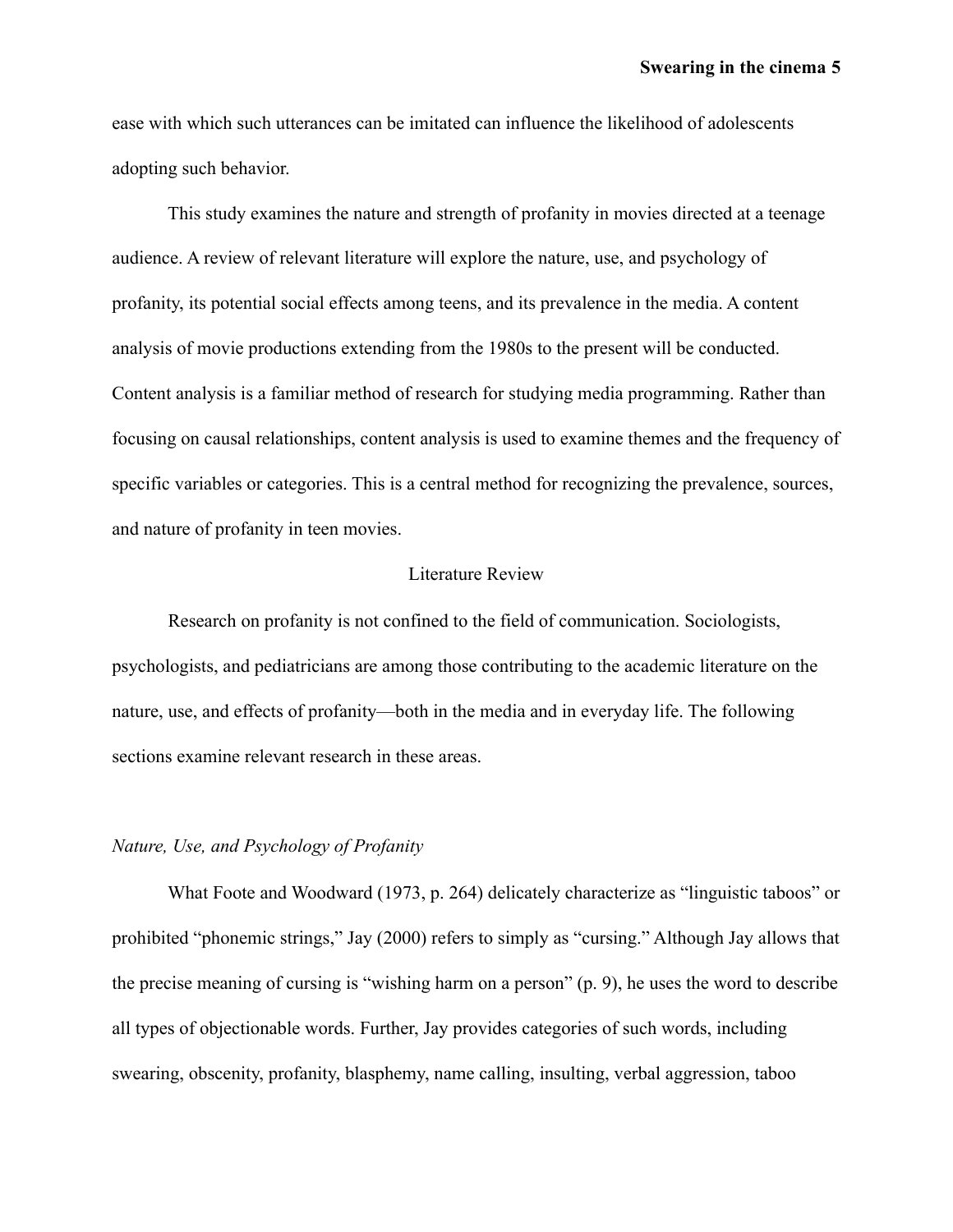speech, ethnic-racial slurs, vulgarity, slang, and scatology. He also sets forth a theory for why people swear. The neuro-psycho-social (NPS) theory strives to consider neurological, psychological, and sociocultural aspects of human behavior in order to explain and predict how and why people swear. According to NPS, as cited in Jay, swearing is "never chaotic, meaningless, or random behavior," but rather "purposeful and rule-governed" (p. 22).

 Much of the psychological literature concerning profanity focuses on how males and females differ in their use and perception of profanity. Foote and Woodward (1973) found that men use profanity more than women and that all those who use such language claim to do so as a method of emotional release. Fine and Johnson (1984) cite anger as the top motivator for using profanity for both sexes. While males may use profanity with greater frequency, Bate and Bowker (1997) note that women are using course language more than ever before. In addition, use of profanity is mediated by the sex of the receiver in an interaction. For instance, profanity is more prevalent in same-sex interactions than in mixed-sex interactions (Jay, 1992). Additional research shows that profanity is less tolerated when spoken by children to parents or other authority figures and deemed less offensive when used among peers or friends who also use profanity (Mercury, 1996). Others have suggested that the offensiveness of profane words be judged more by the reactions they arouse than by the words themselves (Risch, 1987).

 Cohen and Saine (1977) reported that males and females learn and use profanity in different ways. For instance, de Klerk (1991) found a relationship between expletives and social power associated with men. Similarly, Selnow (1985) reported that males were more likely to consider the use of profanity as a demonstration of social power. Males learn at an earlier age to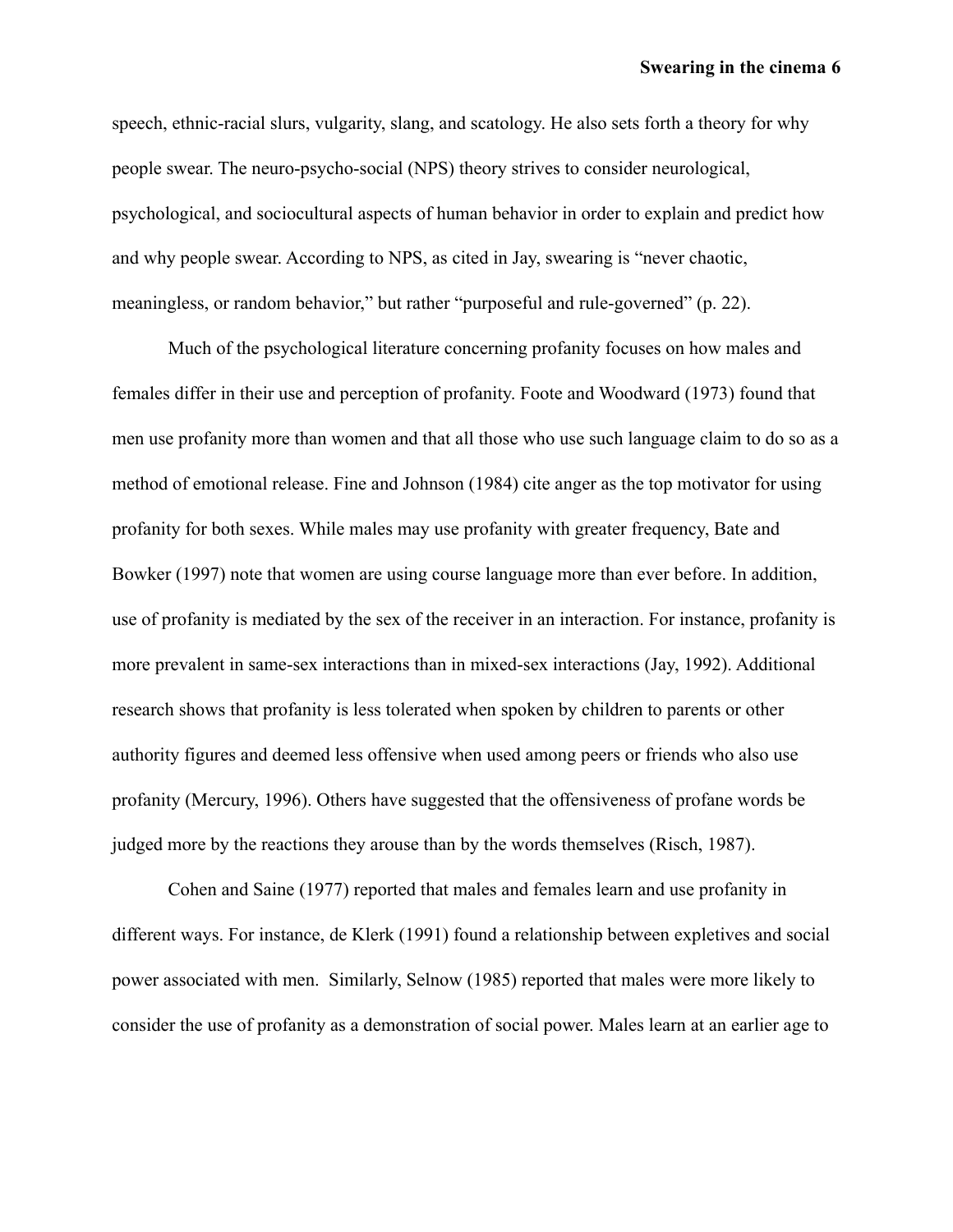swear, while females perpetuate the stereotype that males swear more frequently. Females, meanwhile, judge negatively other females who swear.

## *Social Effects of Profanity*

 Beyond the nature and use of profanity is the concern that exposure to profanity may carry negative effects. For instance, parents fear that repeated exposed to profanity can desensitize their children. The concern with desensitization is not peculiar to profanity. According to Jay (1992, p. 14), any word that is repeated will induce desensitization. Building on Social Learning theory (Bandura, 1977) and Cultivation theory (Condry, 1989), others have suggested that the desensitizing effects of profanity eventually lead to antisocial behavior. For example, Infante, Riddle, Horvath, and Tumlin (1992) tied verbal aggressiveness to aggressive even destructive—behavior. Further, Griffiths and Shuckford (1989) found that exposure to profanity, either through media or in everyday life, leads to a dulling of emotional responses. In some cases, viewers did not even notice the use of profanity in certain television entertainment programs.

#### *Profanity in Media*

 As the American Academy of Pediatrics (2001) puts it, "Children and teenagers continue to be bombarded with sexual imagery and innuendoes in programming and advertising" (p. 423). While Hetsroni's (2007) meta-analysis of 30 years of television content found that the frequency per hour of sexual content has, with a few exceptions, actually decreased in recent years, others have found a rise in offensive behaviors, such as profanity. Kay and Sapolsky (2004a), for example, found increased use of profanity on television, typically occurring during the 9–10 p.m.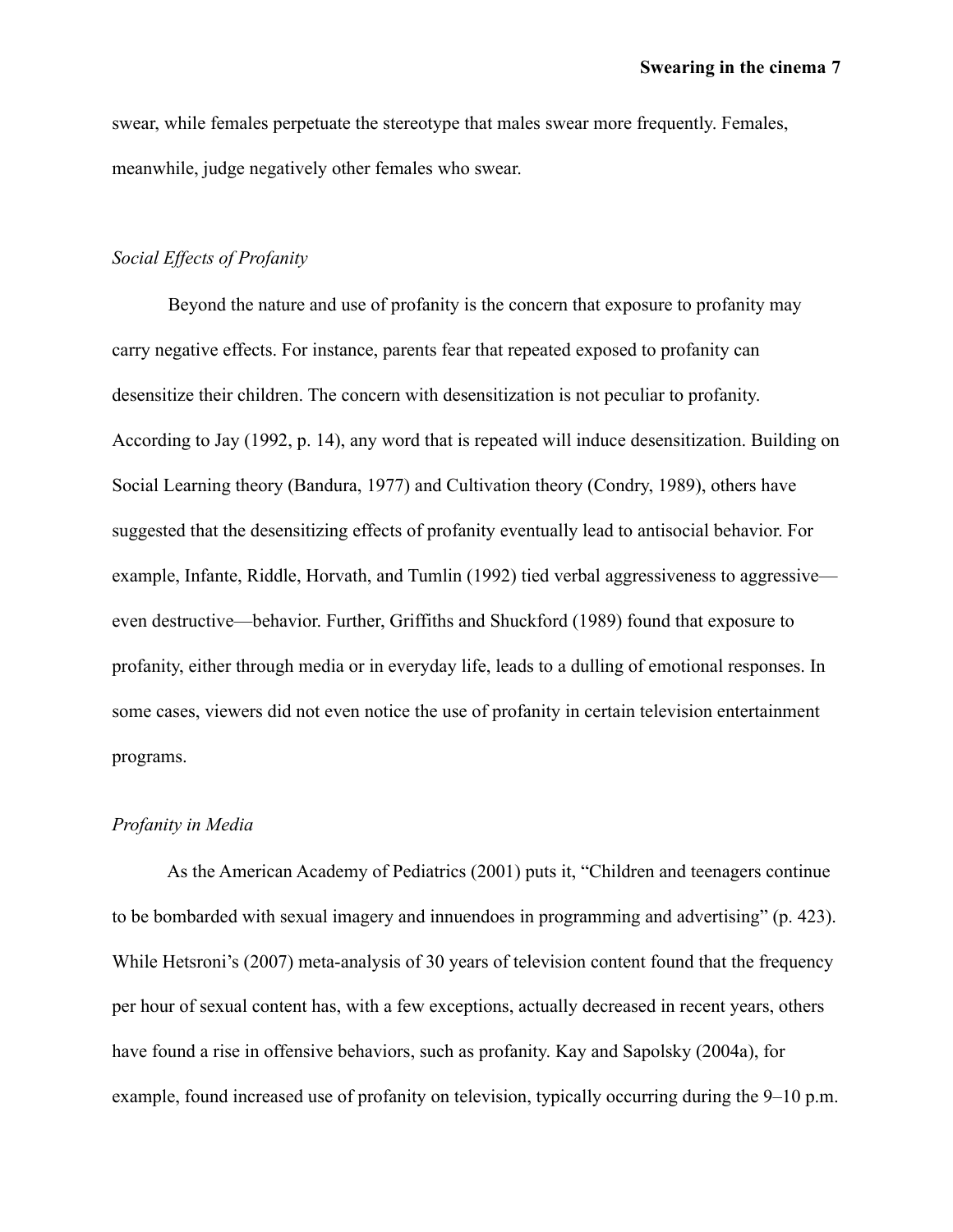hour and in situational comedies. In addition, they found that profanity was most often spoken by lead characters and directed at other characters, and was met with either neutral or positive reactions. The researchers also reported that profanity was seldom uttered by or directed at characters under the age of 21. Haygood (2007) examined movies that have been remade and reported an increase in profanity over its use in the original film.

 In response to increases in objectionable media content and in an effort to ameliorate the effects of profanity, violence, and sexual content, such practices of "bleeping" out offensive words and creating rating systems for television and motion pictures have been implemented. A history of ratings systems for films can be found in Jowett (1990) and in Hilliard and Keith (2007), while those who have examined the content covered by movie ratings systems include Austin, Nicolich, and Simonet (1981); Bushman and Cantor (2003); Haygood (2007); Oliver and Kalyanaraman (2002); Thompson and Yokota (2004); Wilson and Linz (1990); Yang and Linz (1990); and Yokota and Thompson (2000). Many of the studies examine violence and sexual content in movies, including Thompson and Yokota (2004) and Leone and Houle (2006), who found evidence of "ratings creep," or an escalation of sexual or violent material for PG-13 movies.

 Although previous media research has examined profanity, much of the focus has been on prime-time TV (Kaye & Sapolsky, 2004; Kaye & Sapolsky, 2001; Kaye & Fishburne, 1997; Sapolsky & Kaye, 2005). Few studies have examined the prevalence of profanity in film. To date, no studies have examined profanity in teen targeted movies and possible trends over the decades. Examination of profanity in such films would provide a more comprehensive understanding of the media messages to which children are exposed and how those messages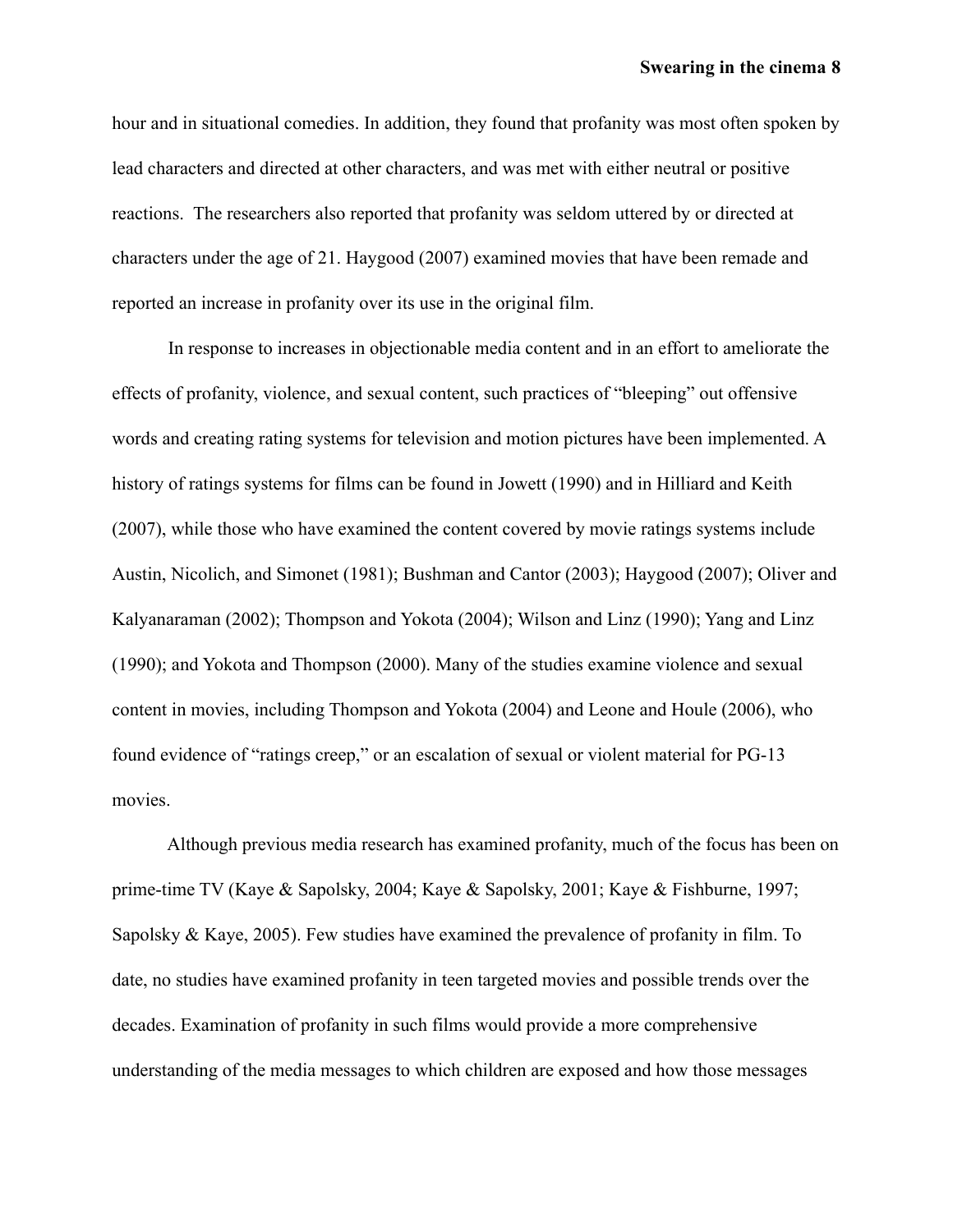may have changed over time. In addition, American films are watched globally, thus the implications of this research will have relevance beyond the U.S.

The following research questions and hypotheses will guide this study:

- RQ<sub>1</sub>: How have the types of profanity in teen movies changed over the last three decades?
- RQ<sub>2</sub>: Do adult and teenage movie characters differ in the types of profanity used?
- RQ<sub>3</sub>: Do male and female characters differ in the types of profanity used?
- H1: Profanity has increased over the last three decades in teen movies.
- H2: Since the inception of the PG-13 rating, profanity has increased in both PG and PG-13 teen movies.
- H3: Teen movies will contain more male profanity than female profanity across decade and movie rating.

#### Methods

 For this content analysis, the 90 top-grossing domestic teen films in the 1980s, 1990s, and 2000s were selected (30 from each decade) based on domestic gross box-office amounts obtained from www.boxofficemojo.com (see appendix A). Box-office performance was used because it reflects a film's popularity and is a strong indicator of a film's subsequent distribution in non-theater venues, such as home rentals and downloads (Smith, 2003; Stern, 2005). A film was determined to be a "teen" film if it met the following criteria: (a) the storyline was centered on teens; (b) the film featured a teen (ages 12–17) as the central character; and (c) the film featured teens in major and minor roles.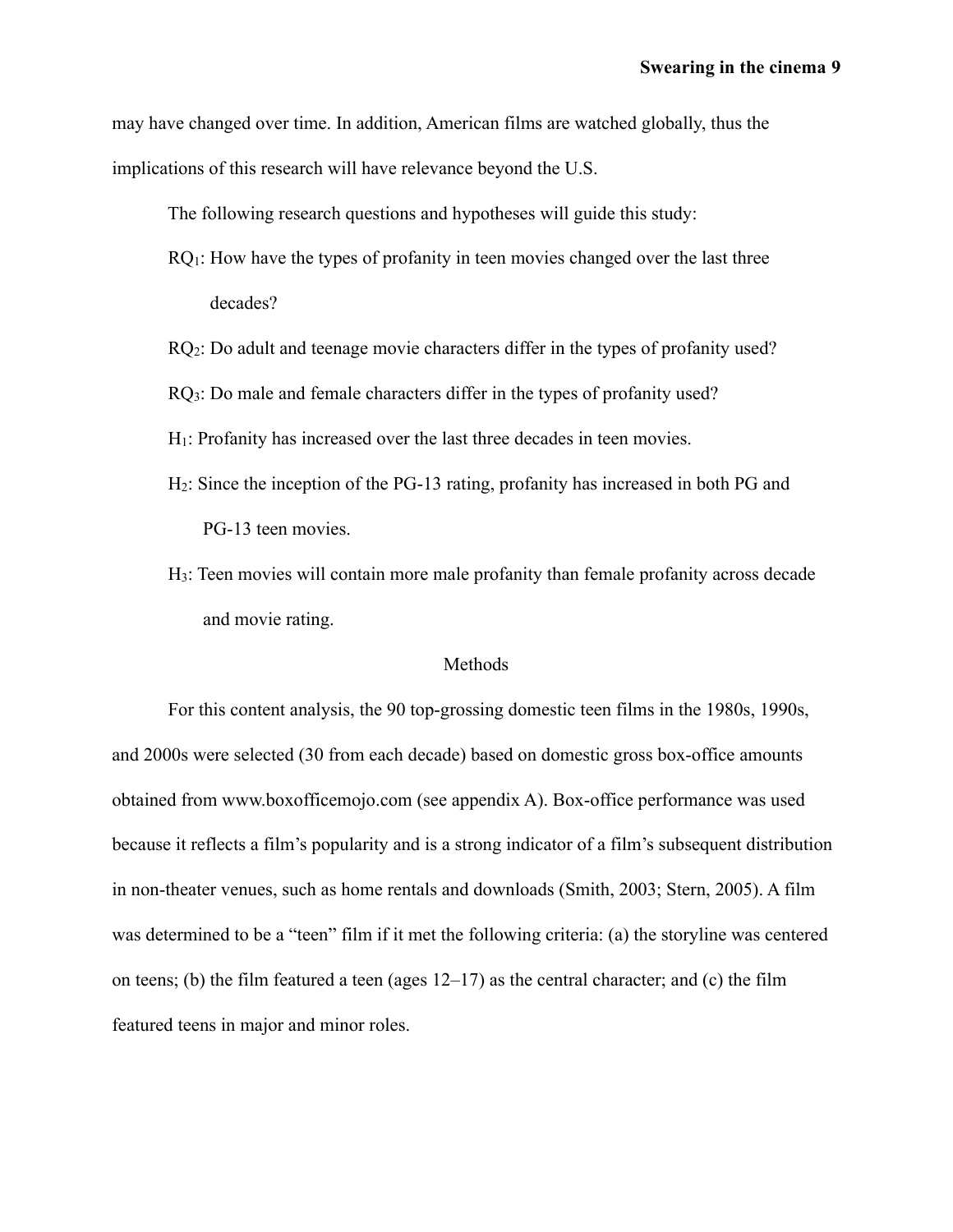The sample consists of the most popular films starring teen actors and created for a teen audience. Only G, PG, and PG-13 films were included in the sample because R-rated movies cannot be seen by teens without a parent or guardian and because they are primarily targeted toward older audiences. Moreover, young viewers are more inclined to model younger characters and personalities than older ones (Kaye & Sapolsky, 2004b). Sequels were also excluded. If a sequel contained teen characters, however, and the original movie did not, the sequel most representing teen storylines was included (for example, the first *Harry Potter* film was not used because the characters were not yet 12). Three different decades were chosen in order to obtain a more comprehensive view of the portrayal and representation of profanity longitudinally.

## *Coding Scheme*

 Major and minor characters were both coded for profanity use. *Major* characters were defined as those central to the film through dialogue or action and whose presence affected the direction of the film's plot or subplots (Stern, 2005). *Minor* characters were defined as being central to a given scene through dialogue or action but whose presence had little or no bearing on the direction of the plot or subplots in the film. Within each movie, teens were coded for their use of profanity. Adult characters' use of profanity was coded as well, since current studies have shown that youth are commonly influenced not just by peers but also by adults. Adults may serve as heroic role models, no matter the age (Bandura, 1994). Character gender was also coded.

 As noted earlier, objectionable words can be precisely defined and categorized. However, similar to Jay (1992), this study will use the word *profanity* to cover all categories of objectionable words. Profanity was categorized into five groups based on Federal Communications Commission (FCC) regulations as well as previous research conducted by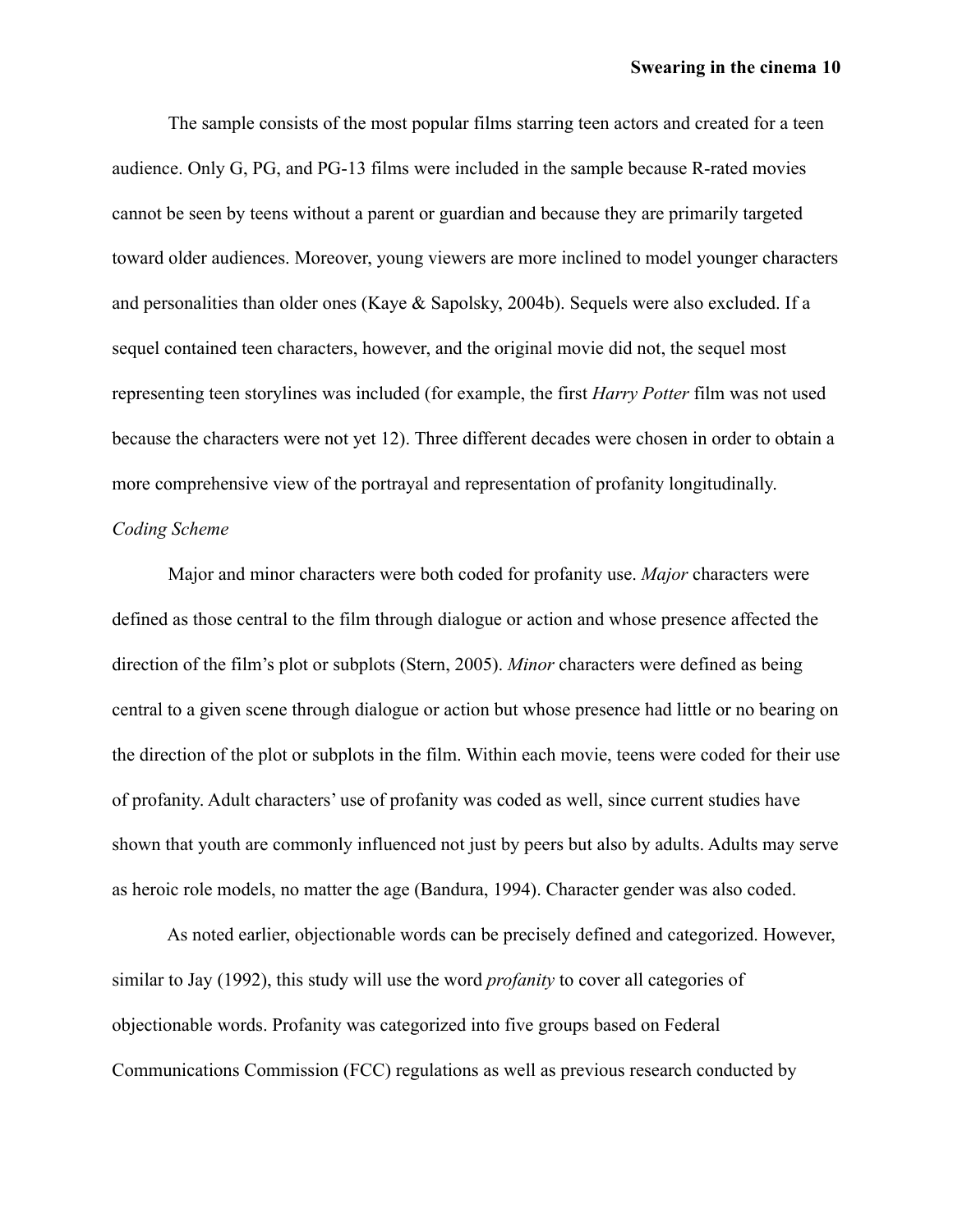Kaye and Sapolsky (2004). The categories were broken down further into five groups, starting with the "seven dirty words" (categorized under the heading *seven dirty*) that the FCC deemed unspeakable on television. *Sexual words* were the second group and comprised words that describe sexual body parts or sexual behavior in coarse ways. *Excretory words* were defined as direct or literal references to human waste products and processes. Words that weren't categorized as seven dirty, sexual, or excretory words were then categorized as either *mild* or *strong*, based on their level of offensiveness. *Mild other words* were compiled from various sources (Jay, 1992, as cited in Kaye & Sapolsky, 2004) and include such words as "hell" and "damn," and the use of the name of deity in vain (If used in a reverent context, names of deity were not included.). Finally, *strong other words,* including "bastard" and other words that trigger strong emotions and reactions, were considered more offensive than mild words and were given their own category. Offensive gestures, such as the middle finger, were also included in this category.

Coders watched 13 randomly selected films (15% of the sample) in order to assess intercoder reliability. The agreement between coders, using Holsti's (1969) formula, was 96% for all categories combined. Reliabilities for the five categories of profanity were as follows: *seven dirty* (96%), *sexual* (92%), *excretory* (98%), *mild other* (96%), and *strong other* (96%). Any discrepancies were discussed and resolved. The remaining 77 movies were then divided equally between two coders. Coders were blind to the study's hypotheses.

#### Results

From the selection of 90 teen films there were 2,311 instances of profanity. Since the genre was teen movies, not surprisingly teens were involved in the vast majority of instances of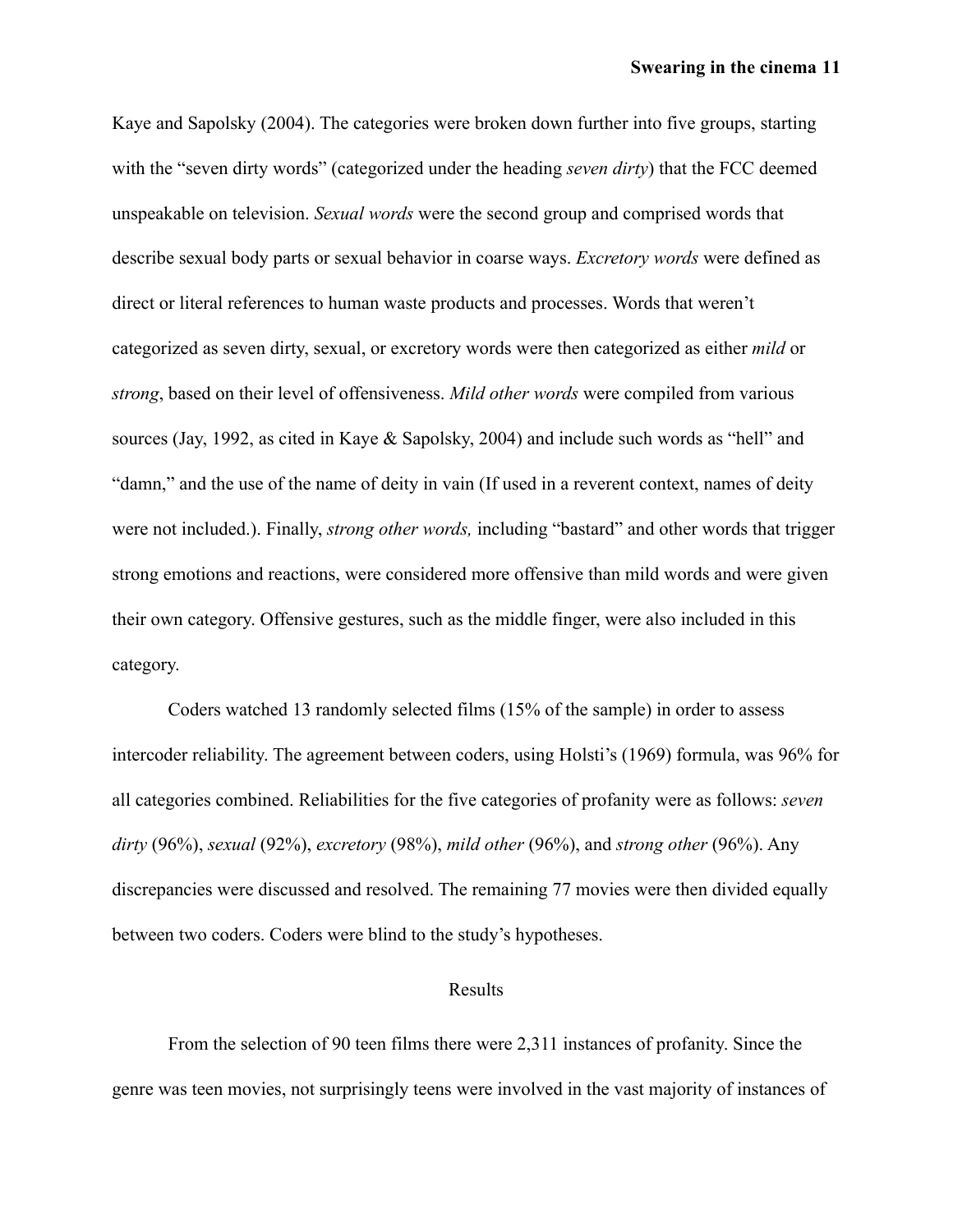profanity ( $n = 1,596, 69.1\%$ ), while adults ( $n = 715, 31.4\%$ ) accounted for slightly less than one third of the total profanity used. When profanity totals were broken down by gender, profanity totals for males ( $n = 1,662, 72.2\%$ ) exceeded by more than double the totals for their female counterparts (n = 649, 28.1%). When broken down by age groups, teen males (n = 1091, 47.1%) accounted for the majority of profanity used, followed by adult males ( $n = 571$ , 24.7%), then teen females ( $n = 505$ , 22.1%), and lastly adult females ( $n = 144$ , 6.2%).

The most common uses of profanity fell under the *mild* category ( $n = 1,317,57.1\%$ ); the next most common category coded was the *seven dirty* (n = 508, 22.1%); the third highest category of profanity was *strong other* (n = 332, 14.4%); the fourth category was *sexual* profanity ( $n = 113, 5.1\%$ ); and the fifth category, which was least prevalent in the films, was *excretory*  $(n = 41, 2.7\%)$ .

The first research question asks how the types of profanity in teen movies have changed over the last three decades. A two-sample chi square analysis indicated no significant difference in profanity type across the decades. The greatest differences occurred with a slight increase in the use of *excretory* words from the 1980s to the 2000s and a slight decrease in the *seven dirty* words during that time period (see Table 1).

|  | Table 1: Percentages of Profanity Types Over Three Decades |  |  |  |
|--|------------------------------------------------------------|--|--|--|
|--|------------------------------------------------------------|--|--|--|

| Decade | Excretory<br>$(\%)$ | Mild<br>$(\%)$ | Sexual<br>$\left(\frac{0}{0}\right)$ | Seven Dirty<br>$(\%)$ | <b>Strong</b><br>$(\%)$ | Total<br>$\frac{6}{2}$ |
|--------|---------------------|----------------|--------------------------------------|-----------------------|-------------------------|------------------------|
| 1980s  | 0.006               | 55             | $\overline{4}$                       | 25                    | 15                      | 100                    |
| 1990s  | $\mathbf 3$         | 59             |                                      | 19                    | 14                      | 100                    |
| 2000s  |                     | 58             | b                                    | 19                    | 14                      | 100                    |

Total instances of profanity  $= 2.311$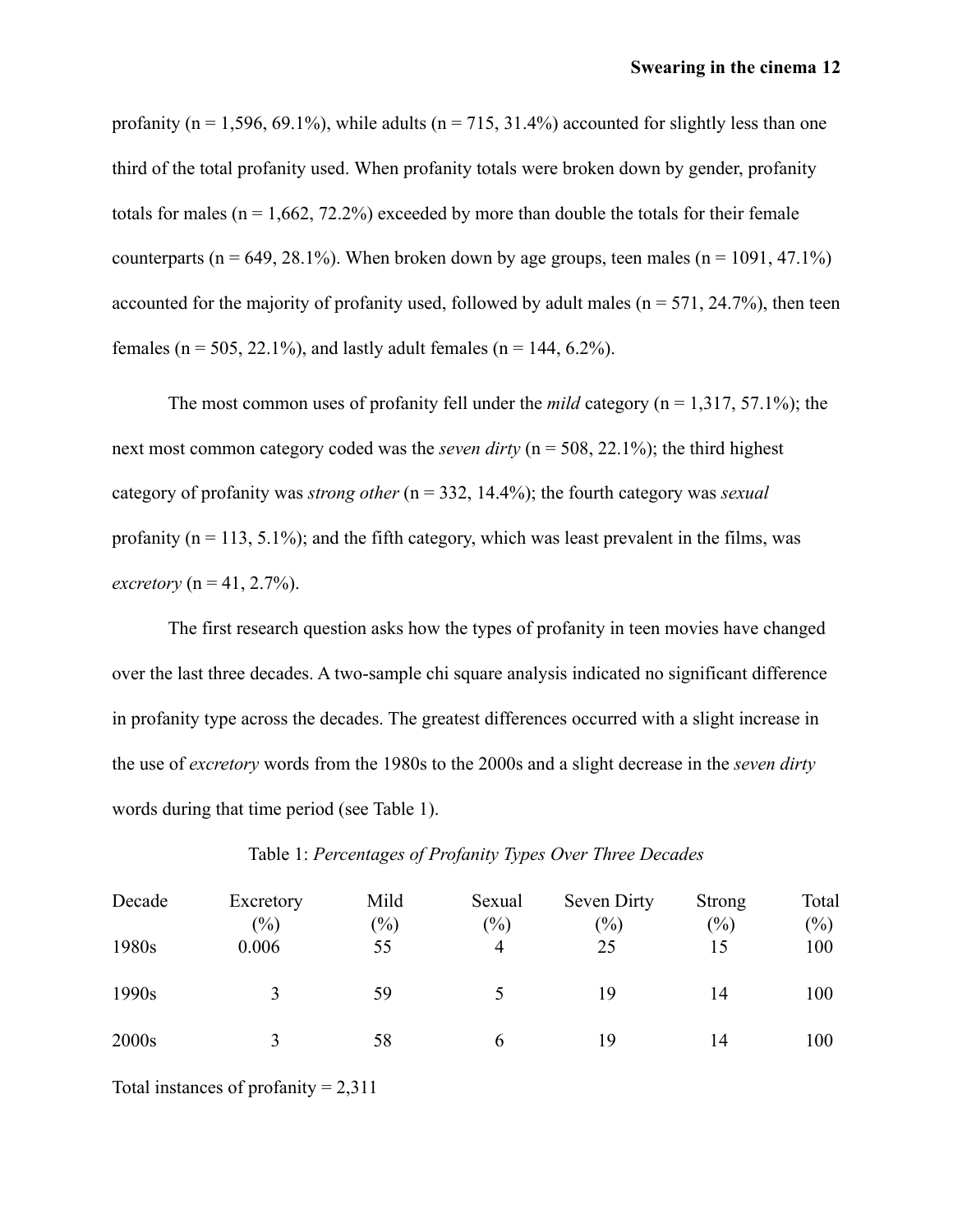Research question 2 asks if adult and teenage movie characters differ in the types of profanity they use. Results indicate a significant difference in the types of profanity used by adult and teen characters ( $\chi^2$  [4, N = 2,311] = 64.63, p < .001). The percentages within each profanity category in Table 2 indicate how adults and teens differ in their profanity use. *Mild* profanity is the most prevalent among adults and teens, with adults using *mild* profanity more frequently. Teens are more likely to use one of the *seven dirty* words or *strong other* compared to adults. Table 2: *Percent of Profanity Types for Age Groups*

|                                          |                   | Adult       |                | Teen        |           |
|------------------------------------------|-------------------|-------------|----------------|-------------|-----------|
| Profanity Type                           | $\frac{0}{0}$     | $\mathbf n$ | $\%$           | $\mathbf n$ | $\chi^2$  |
| Excretory                                | $\boldsymbol{.8}$ | 6           | $\overline{2}$ | 35          |           |
| Mild Other                               | 69                | 494         | 51             | 823         |           |
| Sexual                                   | 3                 | 21          | 6              | 92          |           |
| Seven Dirty                              | 16                | 112         | 25             | 396         |           |
| <b>Strong Other</b>                      | 11                | 82          | 16             | 250         |           |
| Total<br>* $p \leq .05$ ** $p \leq .001$ | 100               | 715         | 100            | 1,596       | $64.63**$ |

Research question 3 looks at whether there is any difference in the types of profanity used between male and female characters within the studied teen movies. A chi-square test ( $\chi^2$  [4, N =  $2,311$ ] = 24.34, p < .001) shows a significant difference between males and females in profanity use (see Table 3). While both sexes frequently use mild profanity, females show a higher percentage for this type and males have a higher percentage for the seven dirty words.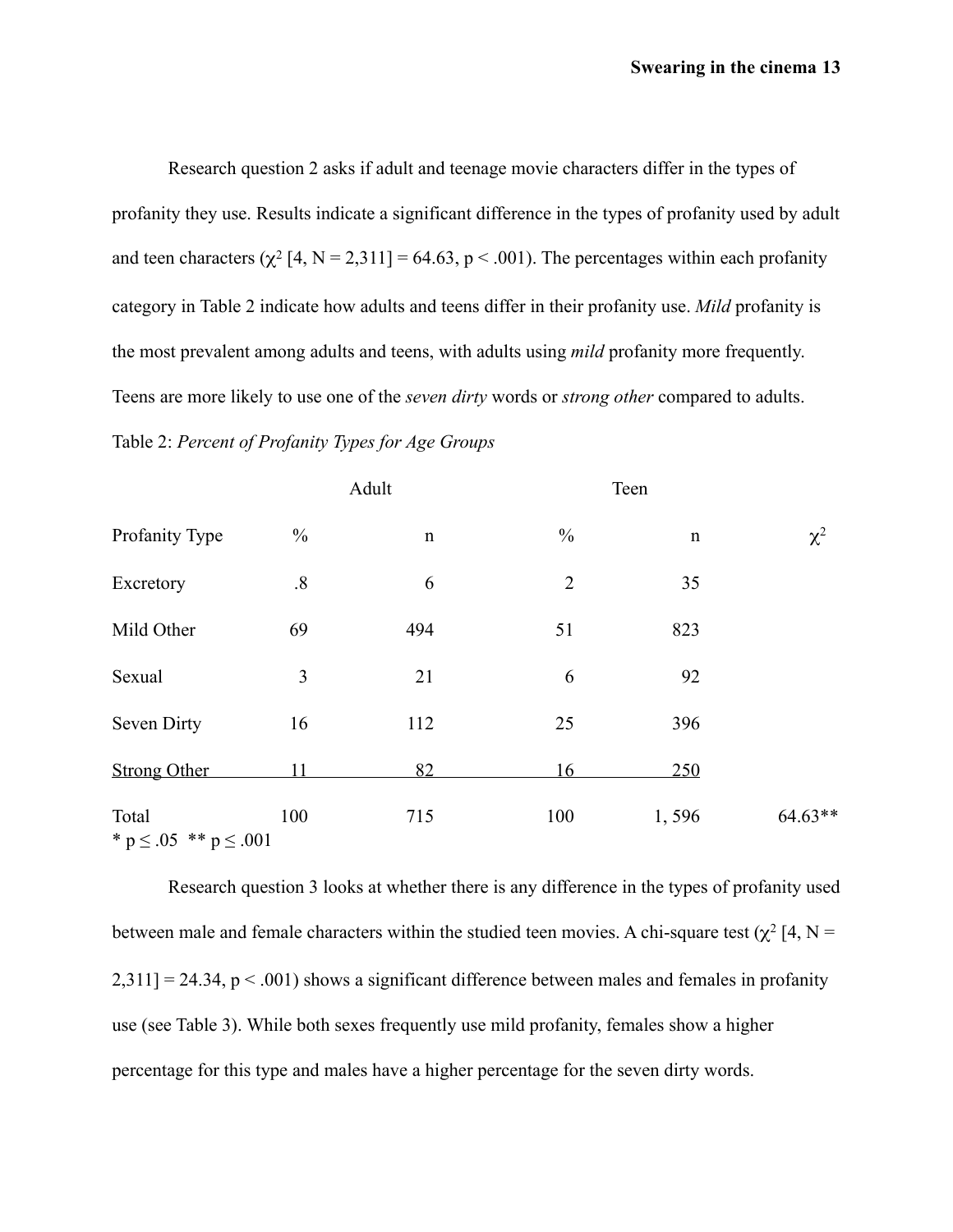|                                          |                | Male        | Female         |             |          |
|------------------------------------------|----------------|-------------|----------------|-------------|----------|
| Profanity Type                           | $\frac{0}{0}$  | $\mathbf n$ | $\frac{0}{0}$  | $\mathbf n$ | $\chi^2$ |
| Excretory                                | $\overline{2}$ | 26          | $\overline{2}$ | 15          |          |
| Mild Other                               | 55             | 921         | 62             | 396         |          |
| Sexual                                   | $\overline{4}$ | 73          | 6              | 40          |          |
| Seven Dirty                              | 25             | 408         | 15             | 100         |          |
| <b>Strong Other</b>                      | 14             | 234         | 15             | 98          |          |
| Total<br>* $p \leq .05$ ** $p \leq .001$ | 100            | 1,662       | 100            | 649         | 24.33**  |

Table 3: *Percent of Profanity Types for Gender*

Hypothesis 1 posits that profanity has increased over the last three decades. A one-way ANOVA was run to test for differences in the amount of swearing across each decade. To find support for hypothesis 1, this study looked at the means for total profanity use in each decade and compared the three decades in question. Overall profanity use actually decreased steadily from the 1980s (M = 35.6) to the 1990s (M = 25.31) to the 2000s ([M = 16.21], F [2, 87] = 6.49,  $p = .002$ ). Post hoc analysis identified the decades of the 1980s and 2000s as containing the greatest difference, showing an overall decrease in usage. Thus, the hypothesis as stated was not supported. A closer examination shows that no significant difference in the use of *excretory* language, but in *mild*, *sexual*, *seven dirty*, and *strong other*, all differences were significant. The total number of profanities in each decade (30 films per decade) was 1,068 in 1980s, 758 in 1990s, and 485 in 2000s. While the numbers have decreased, profanity is still very prevalent in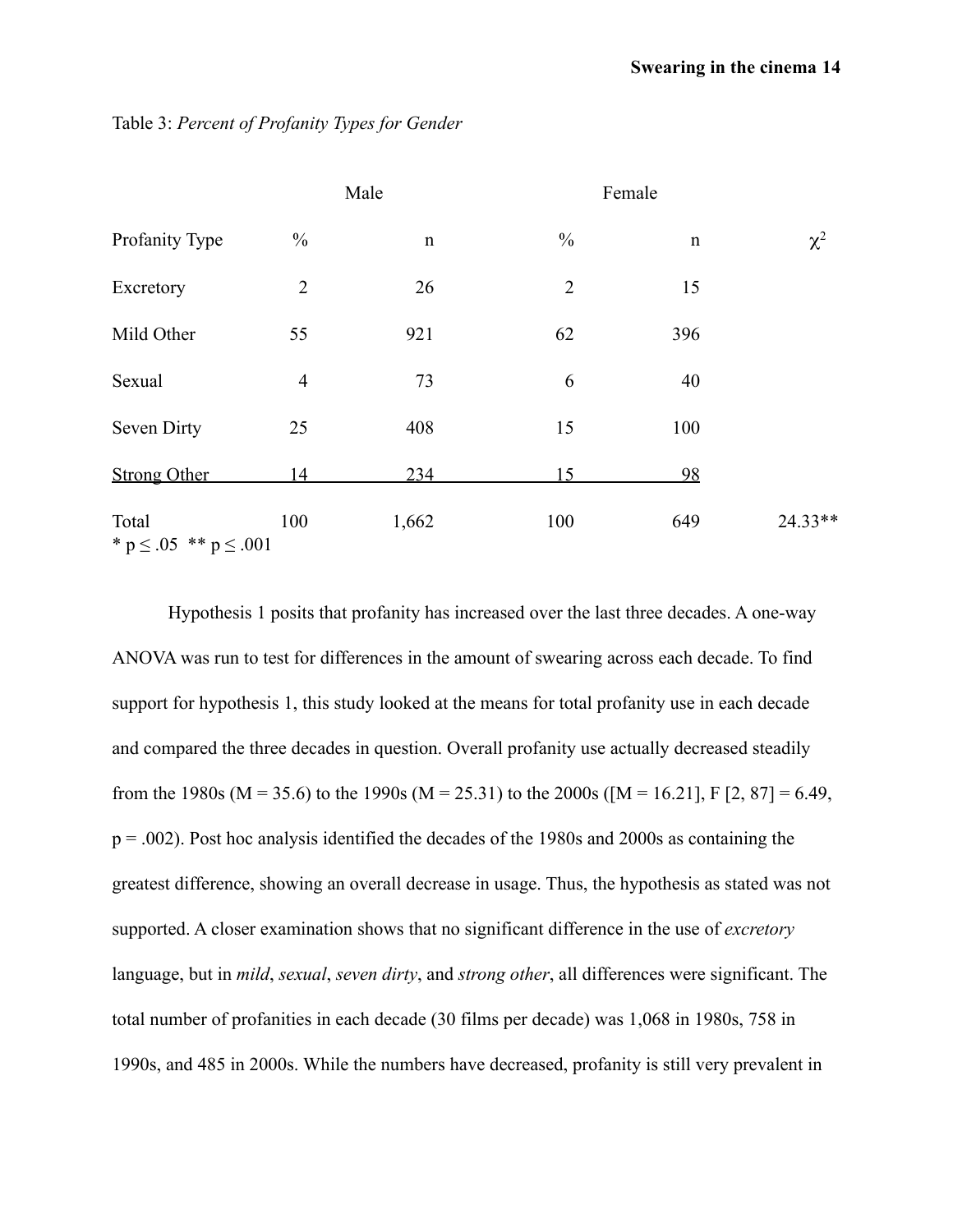teen movies. In the current decade, the mean across all 30 movies was  $16.17 \text{ (SD} = 18.3)$ , for PG-13 movies the mean was  $32.2$  (SD = 16.8), and for PG movies the mean was 4.4 (SD = 5.0).

Another one-way ANOVA showed that differences in profanity over the decades for only teen characters were significant, but also in the opposite direction. Teen profanity decreased significantly from the the 1980s ( $M = 25$ ) to the 1990s ( $M = 16$ ) to the 2000s ( $[M = 12]$ , F  $[2, 87]$  $= 4.74$ ,  $p = .011$ ). Post hoc analysis of this outcome also identified the decades of the 1980s and 2000s as containing the greatest difference, again showing an overall decrease in usage.

Hypothesis 2 states that since the inception of PG-13 ratings, profanity has increased in both PG and in PG-13 teen movies. The results showed a significant difference but not in the direction hypothesized. For PG movies, only movies produced after 1984 were used, since the PG-13 rating was first introduced 1985. Means show that profanity in PG movies has steadily declined since 1985, and a one-way ANOVA indicated a significant decline in total profanity in teen-oriented PG movies (F  $[2, 35] = 7.075$ , p < .03). A series of one-way ANOVAs were run to test for differences within the various profanity types. With the exception of excretory, all other profanity types demonstrated significant differences. The results are reported in Table 4 below. Table 4: *Profanity in PG Films After 1984*

| Profanity TypeN |    | M'80s M'90s M'00s |                 |                | F                      | Sig. |          |
|-----------------|----|-------------------|-----------------|----------------|------------------------|------|----------|
| Excretory       | 38 | $\cdot$ .4        |                 | $.3 \t .5$     | $F(2, 35) = .107$      |      | .889     |
| Mild Other      | 38 | 15                | 6.5             |                | 3.6 $F(2, 35) = 5.717$ |      | $.007**$ |
| Sexual          | 38 | $.6\,$            | $\overline{.2}$ | $\overline{0}$ | $F(2, 35) = 4.342$     |      | $.021*$  |
| Seven Dirty     | 38 | $\overline{4}$    | $\overline{1}$  | $\overline{2}$ | $F(2, 35) = 7.860$     |      | $.002**$ |
| Strong Other    | 38 | 3                 | $\mathbf{1}$    | $\cdot$ 1      | $F(2, 35) = 3.956$     |      | $.028*$  |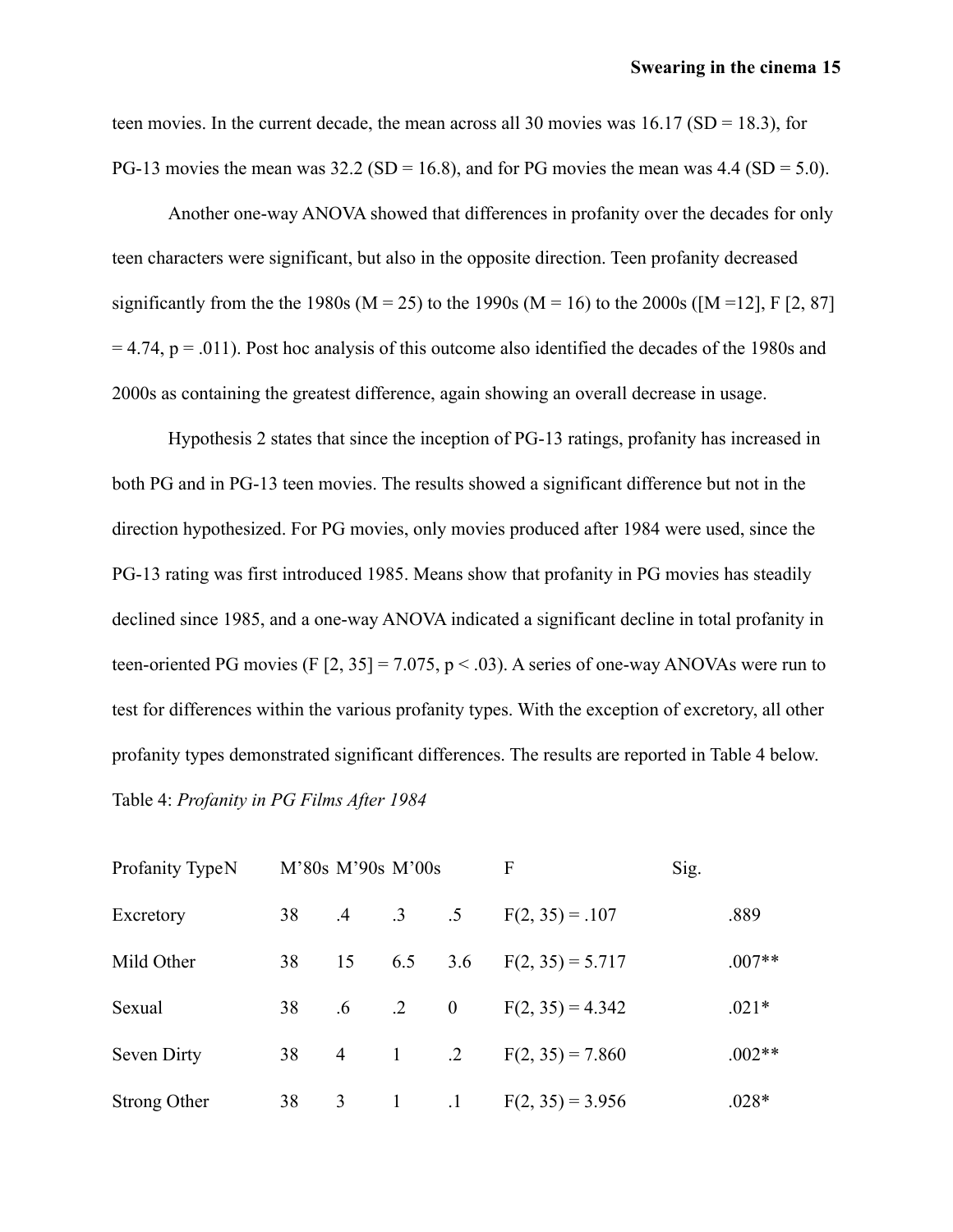Profanity Total 38 22 9 4 F(2, 35) = 7.075 .003\*\* \*p ≤ .05 \*\*p ≤ .01

A one-way ANOVA was also run on PG-13 films (1985–2006), which—with the exception of the excretory profanity (F  $[2, 41] = 3.333$ ,  $p < .046$ )—showed no significant change over the decades in profanity use among the various types (see Table 5). Examination of the means does show a trend toward less profanity, similar to the trend found in PG movies.

Table 5: *Profanity in PG-13 Films After 1984*

| Profanity TypeN                                                                      |    |                | M'80s M'90s M'00s | F                         | Sig. |         |
|--------------------------------------------------------------------------------------|----|----------------|-------------------|---------------------------|------|---------|
| Excretory                                                                            | 44 | $\overline{0}$ |                   | 1 .5 $F(2, 41) = 3.333$   |      | $.046*$ |
| Mild Other                                                                           | 44 | 20             | 21                | 17.5 $F(2, 41) = .470$    |      | .628    |
| Sexual                                                                               | 44 | 2              | 2 $2$             | $F(2, 41) = .043$         |      | .958    |
| Seven Dirty                                                                          | 44 |                |                   | 12 8 7 $F(2, 41) = 2.069$ |      | .139    |
| Strong Other                                                                         | 44 |                |                   | 7 5 5 $F(2, 41) = .427$   |      | .427    |
| Profanity Total 44 41 37.5 32<br>* $p \leq 0.05$ ** $p \leq 0.01$ *** $p \leq 0.001$ |    |                |                   | $F(2, 41) = .608$         | .549 |         |

Our third hypothesis states that across the three decades and including all ratings, teen movies will include more males who use profanity than females. This hypothesis was correct. By running a paired samples T-Test (T [89] = 5.645,  $p < .001$ ,  $d = .595$ ), a significant difference was found in profanity usage between males ( $M = 18.4667$ ) and females ( $M = 7.211$ ) in teen movies (means reported are per movie).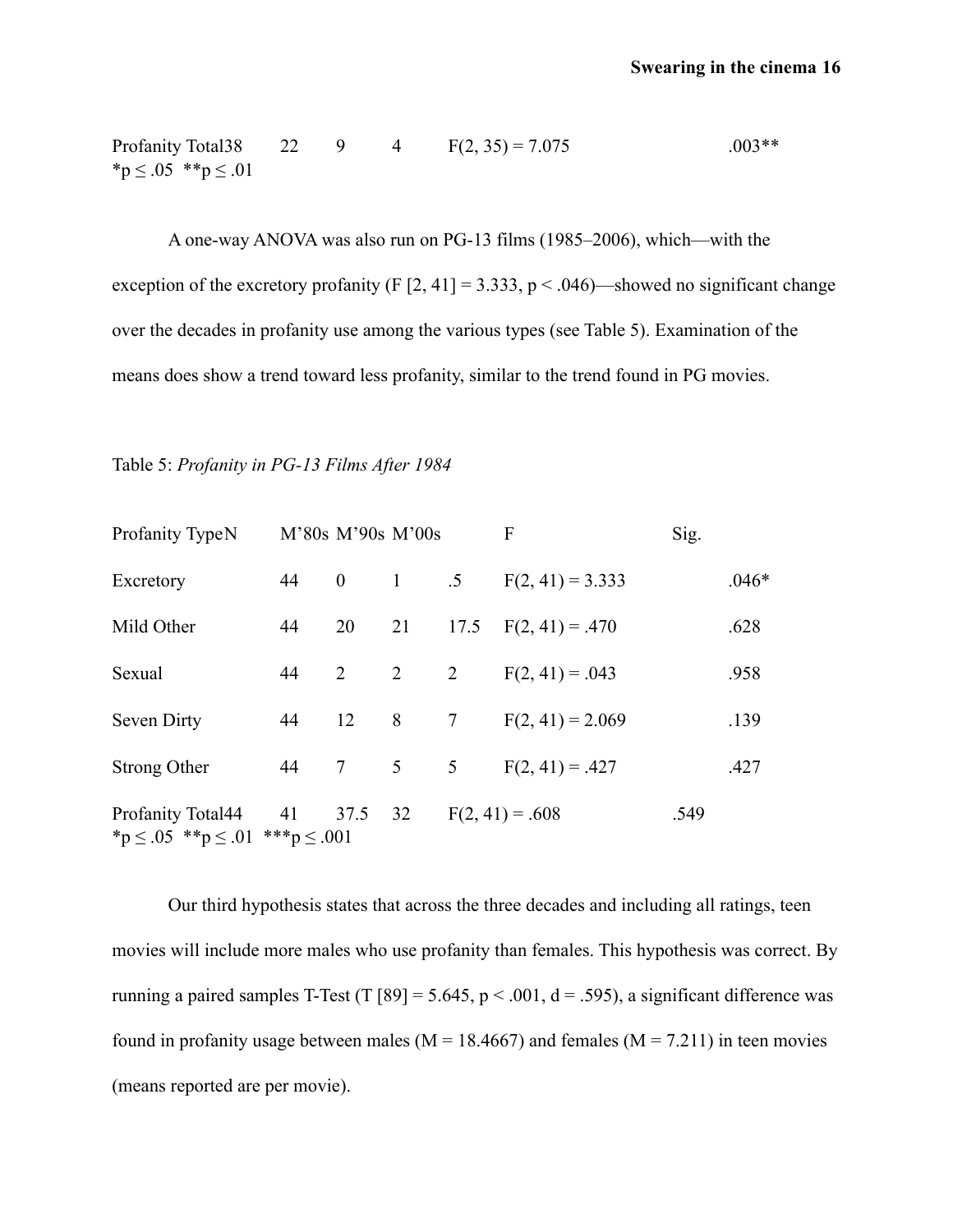## Discussion

While the use of profanity on television continues to rise (Kay  $\&$  Sapolsky, 2004a), this study provides evidence that in the realm of teen-oriented movies, the trend has been surprisingly downward. Although profanity is certainly still prevalent in teen movies (in the current decade, the mean for instances of profanity per film was 16.7, with a median of 10), especially in PG-13 films, the trend over the last three decades shows a decrease in usage across nearly all profanity types. Further, while teen movies still contain teen profanity, the decrease in usage more closely reflects levels of teen profanity usage on television, where, as previously mentioned, Kaye and Sapolsky (2004) reported that profanity was seldom uttered by or directed at characters under the age of 21 on television.

 Although the distribution of profanity across profanity types is similar for teens and adults (mild profanity is most common for both groups), the prevalence with which characters are likely to use profanity within each type differ. Teen characters are more likely to use the seven dirty words than adults, while mild words make up a larger portion of adult profanity than teens. In addition, both male and female characters use mild profanity most often, a finding consistent with Sapolsky and Kaye's (2005) content analysis of profanity among prime-time characters. The percentage of female characters using mild profanity is higher than for males, while the percentage of male characters using one of the seven dirty words is higher than for females. These frequencies reflect societal attitudes toward profanity. As mentioned, profanity types used often depend on the gender of the person using the profanity. Males consider the use of profanity a demonstration of social power (Selnow, 1985), while females are generally less accepting of profanity, especially among their own sex (Cohen and Saine, 1977). In examining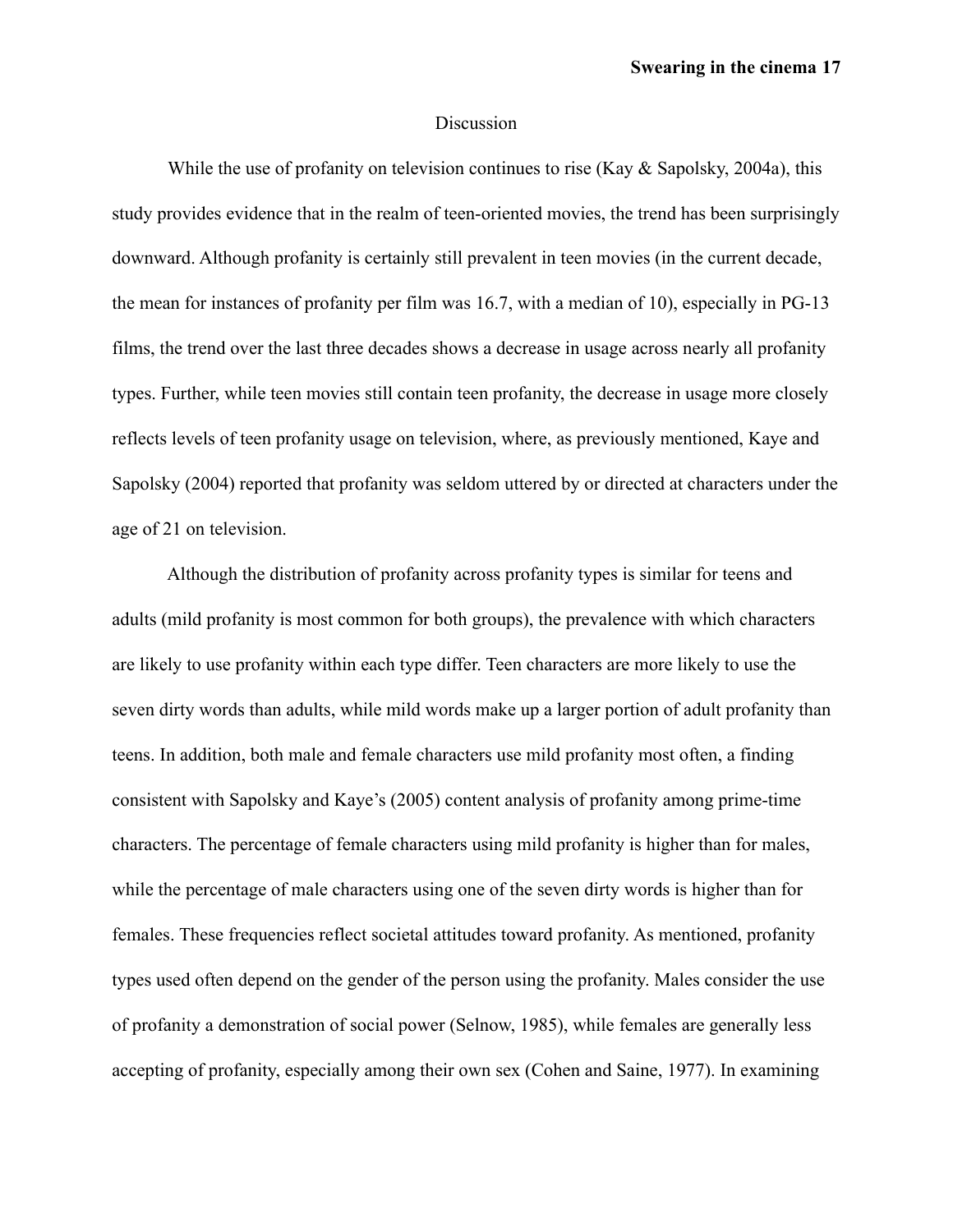gender differences, males, regardless of age, used profanity more often than females, a finding consistent with actual language use (De Klerk, 1991; Jay, 1992), and with prime-time television (Sapolsky & Kaye, 2005).

 A potential limitation of this study is the lack of contextual information. A study examining contextual elements in which teen characters typically use profanity and the potential function it serves would give additional insight into motives for using profanity. For instance, was the profanity used in a humorous or non-humorous context and with what effect? Was profanity used as a means of provoking, escalating conflict, asserting power, jesting, gaining attention, lowering tension? Was the profanity expressed in a same-sex or mixed-sex interaction and does that impact the types of profanity employed? In addition, what impact did the profanity have on the target(s)? Was the result greater social power, increased conflict, laughter, relief?

 Further study is needed to understand why the amount of profanity has declined in teen targeted movies. Future studies may, for example, examine whether political pressure or a higher public awareness of and heightened concern for the use of profanity in the public sphere has pressured filmmakers to somewhat limit its use. Additionally, the increased used of DVD and video rentals has brought movie viewing into homes; has this development caused filmmakers to limit the use of profanity in movies aimed at teens? Finally, future studies may ascertain whether there is an increase in the prevalence of sexual and violent content in popular teen movies. Perhaps directors, in an effort to keep teen movies from obtaining an R rating, trade profanity for increased violent and sexual content.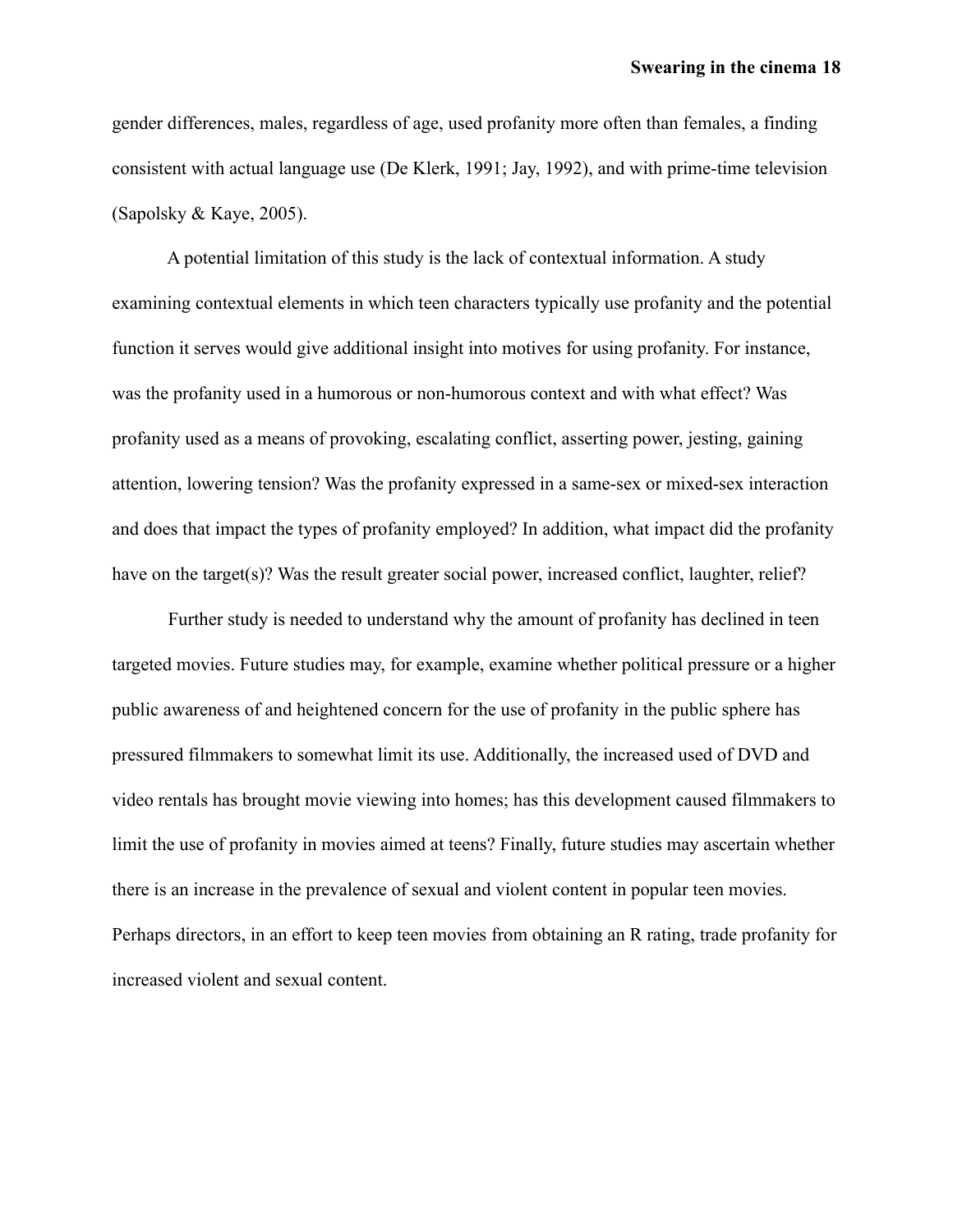## Appendix A

## (Domestic box office gross is in millions.)

| 2000s Movies | (DUTICSITY OUT OFFICE $g$ 1033 13 111 11111110113.) |           |
|--------------|-----------------------------------------------------|-----------|
|              | 1. Spider Man                                       | \$403,706 |
|              | 2. Harry Potter and the Goblet of Fire              | \$290,013 |
|              | 3. Remember the Titans                              | \$115,645 |
|              | 4. Freaky Friday                                    | \$110,230 |
|              | 5. The Princess Diaries                             |           |
|              | 6. Save the Last Dance                              | \$108,248 |
|              |                                                     | \$91,057  |
|              | 7. Mean Girls                                       | \$86,058  |
|              | 8. Bring It On                                      | \$68,379  |
|              | 9. Holes                                            | \$67,406  |
|              | 10. Sky High                                        | \$63,946  |
|              | 11. Friday Night Lights                             | \$61,255  |
|              | 12. Snow Day                                        | \$60,020  |
|              | 13. Cinderella Story                                | \$51,438  |
|              | 14. Big Fat Liar                                    | \$48,360  |
|              | 15. Fat Albert                                      | \$48,116  |
|              | 16. Agent Cody Banks                                | \$47,938  |
|              | 17. Napoleon Dynamite                               | \$44,540  |
|              | 18. The Lizzie McGuire Movie                        | \$42,734  |
|              | 19. A Walk to Remember                              | \$41,281  |
|              | 20. Orange County                                   | \$41,076  |
|              | 21. John Tucker Must Die                            | \$41,011  |
|              | 22. You Got Served                                  | \$40,636  |
|              | 23. Sisterhood of the Traveling Pants               | \$39,053  |
|              | 24. Clockstoppers                                   | \$36,989  |
|              | 25 What a Girl Wants                                | \$36,105  |
|              | 26. She's the Man                                   | \$33,741  |
|              | 27. Bend It Like Beckham                            | \$32,543  |
|              | 28. The New Guy                                     | \$29,760  |
|              | 29. Stick It                                        | \$26,910  |
|              | 30. Confessions of a Teenage Drama Queen            | \$26,331  |
| 1990s Movies |                                                     |           |
|              | 1. Casper                                           | \$100,328 |
|              | 2. She's All That                                   | \$63,366  |
|              | 3. Clueless                                         | \$56,634  |
|              | 4. Rookie of the Year                               | \$53,165  |
|              | 5. The Mighty Ducks                                 | \$50,752  |
|              | 6. Little Women                                     | \$50,083  |
|              | 7. The Brady Bunch Movie                            | \$46,576  |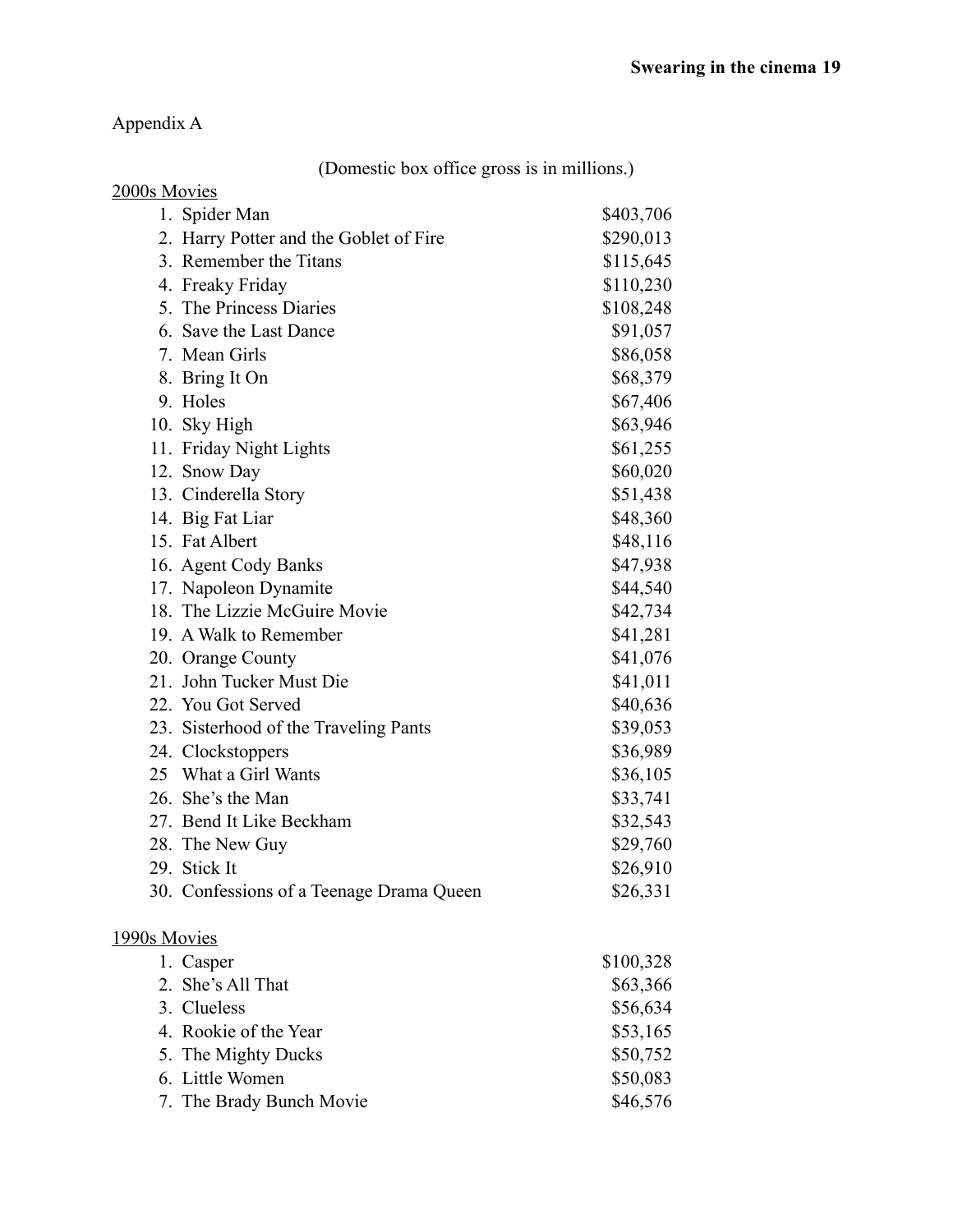| 8. Romeo + Juliet                        | \$46,351  |
|------------------------------------------|-----------|
| 9. Encino Man                            | \$40,693  |
| 10. Mighty Morphin' Power Rangers        | \$38,187  |
| 11. 10 Things I Hate About You           | \$38,178  |
| 12. Richie Rich                          | \$38,087  |
| 13. October Sky                          | \$32,547  |
| 14. First Kid                            | \$26,491  |
| 15. Can't Hardly Wait                    | \$25,605  |
| 16. Don't Tell Mom the Babysitter's Dead | \$25,196  |
| 17. Good Burger                          | \$23,712  |
| 18. Flipper                              | \$20,080  |
| 19. Drive Me Crazy                       | \$17,845  |
| 20. Buffy the Vampire Slayer             | \$16,624  |
| 21. Mad Love                             | \$15,453  |
| 22. School Ties                          | \$14,453  |
| 23. Excess Baggage                       | \$14,515  |
| 24. Class Act                            | \$13,272  |
| 25. Little Big League                    | \$12,267  |
| 26. Drop Dead Gorgeous                   | \$10,571  |
| 27. Cry-Baby                             | \$8,266   |
| 28. Hackers                              | \$7,536   |
| 29. Dick                                 | \$6,262   |
| 30. Mystery Date                         | \$6,166   |
| 1980s Movies                             |           |
| 1. Back to the Future                    | \$210,609 |
| 2. Honey I Shrunk the Kids               | \$103,724 |
| 3. Dead Poets Society                    | \$95,860  |
| 4. Karate Kid                            | \$90,815  |
| 5. Footloose                             | \$80,035  |
| 6. WarGames                              | \$79,567  |
| 7. Ferris Bueller's Day Off              | \$70,136  |
| 8. The Goonies                           | \$61,389  |
| 9. Bill & Ted's Excellent Adventure      | \$40,485  |
| 10. Pretty in Pink                       | \$40,471  |
| 11. Red Dawn                             | \$38,376  |
| 12. Taps                                 | \$35,856  |
| 13. Adventures in Baby Sitting           | \$34,368  |
| 14. Teen Wolf                            | \$33,086  |
| 15. Can't Buy Me Love                    | \$31,623  |
| 16. The Outsiders                        | \$25,697  |
| 17. Weird Science                        | \$23,834  |
| 18. Sixteen Candles                      | \$23,686  |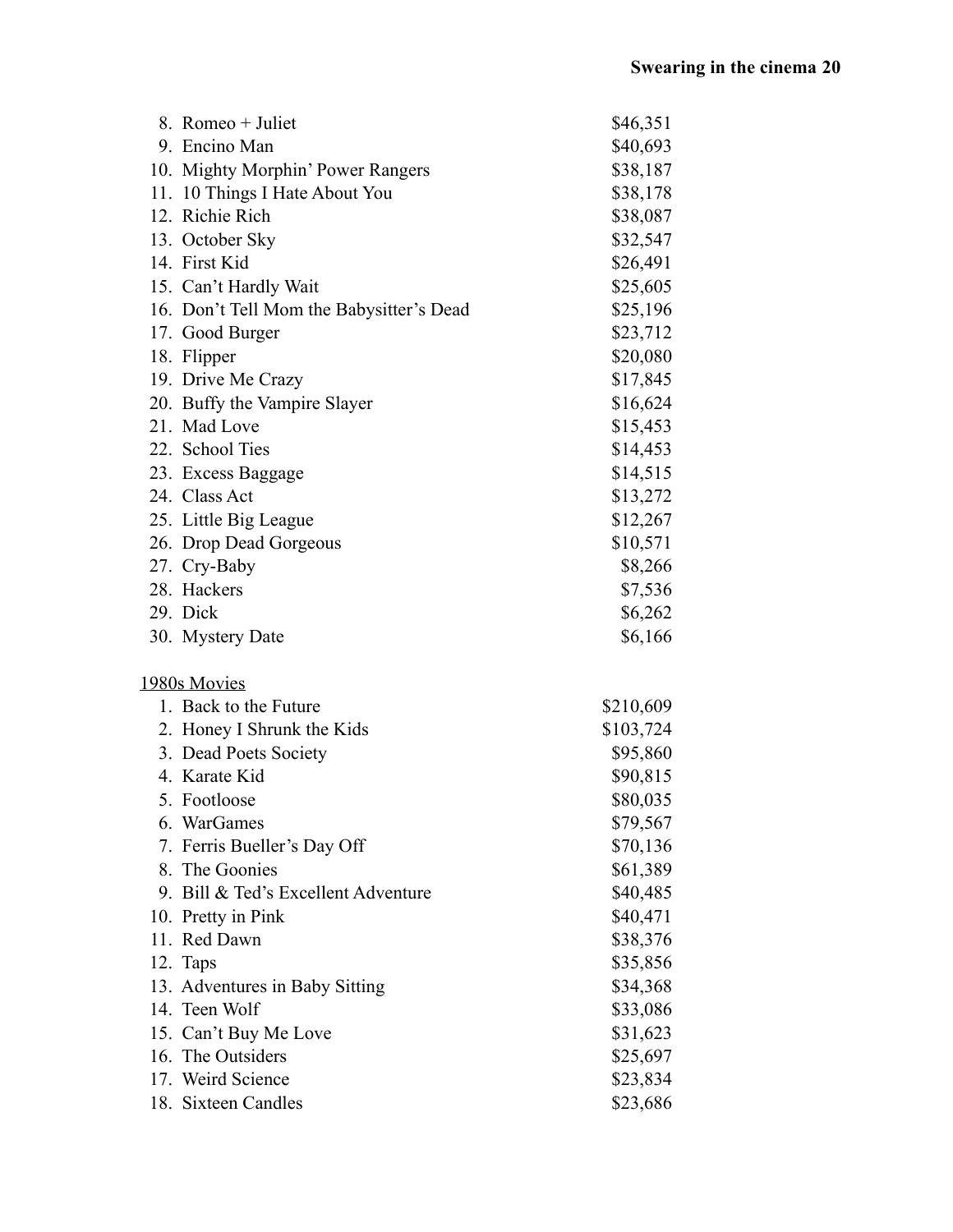| 19. My Bodyguard                | \$22,482 |
|---------------------------------|----------|
| 20. License to Drive            | \$22,433 |
| 21. Say Anything                | \$20,781 |
| 22. Young Sherlock Holmes       | \$19,739 |
| 23. Some Kind of Wonderful      | \$18,553 |
| 24. One Crazy Summer            | \$13,431 |
| 25. She's Out of Control        | \$12,065 |
| 26. Just One of the Guys        | \$11,528 |
| 27. Better Off Dead             | \$10,297 |
| 28. Lucas                       | \$8,200  |
| 29. Girls Just Want to Have Fun | \$6,326  |
| 30. Hot Pursuit                 | \$4,215  |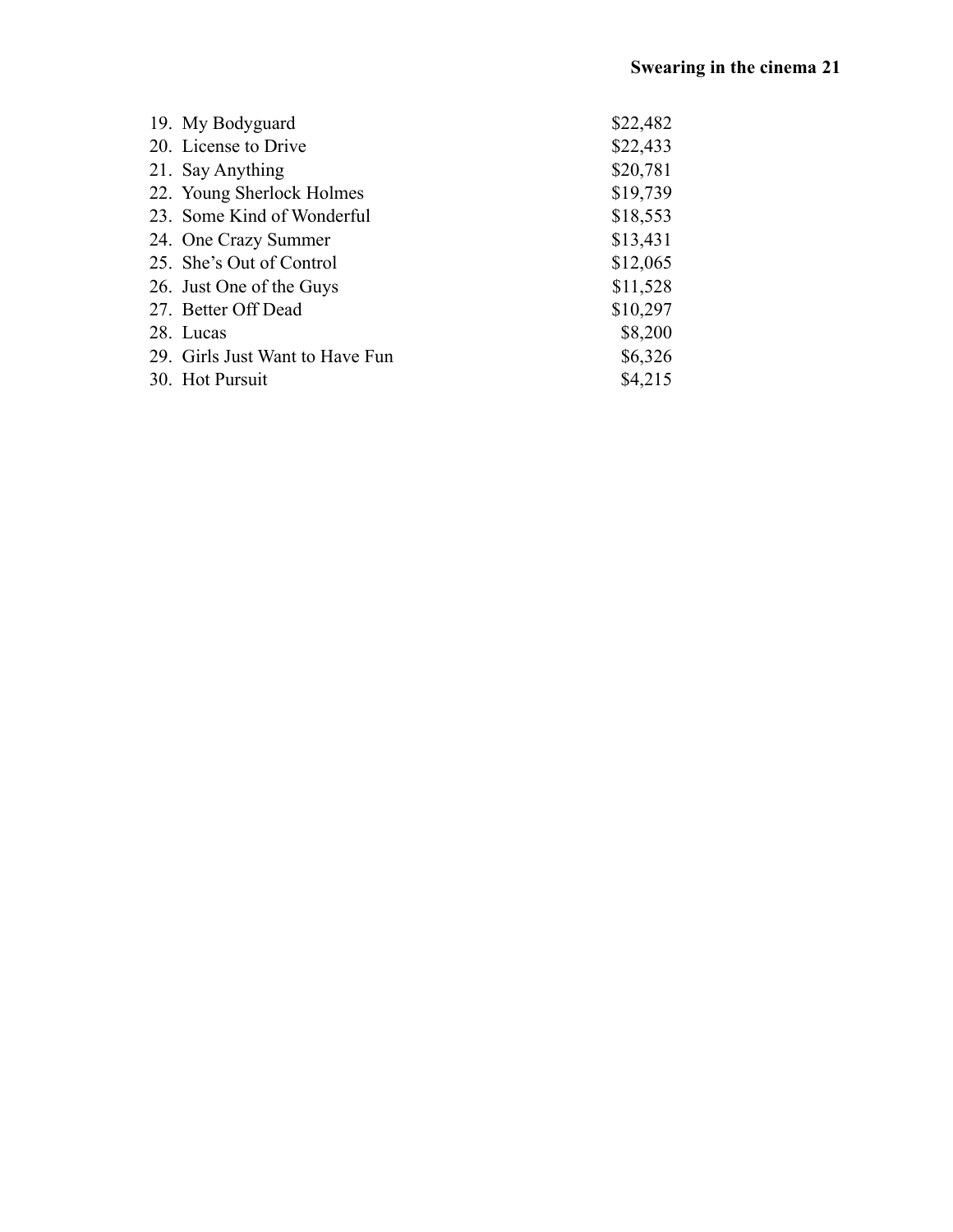#### Sources

- *Social learning theory*. American Academy of Pediatrics. (2001). Children, adolescents, and television. *Pediatrics, 107*(2), 423–426.
- Arnett, J. J. (1995). Adolescents' uses of media for self socialization. *Journal of Youth and Adolescence, 24*(5), 519–533.
- Associated Press. (2006, March 29). Poll: Americans see profanity worsening. Retrieved June 26, 2007 from http://www.msnbc.msn.com/id/12063093/
- Austin, B. A., Nicolich, M. J., & Simonet, T. (1981). MPAA ratings and the box office: Some tantalizing statistics. *Film Quarterly, 35*(2), 28–30.
- Bandura, A. (1977). *Social learning theory*. Englewood Cliffs, NJ: Prentice Hall.
- Bandura. (1994). Social cognitive theory of mass communication. In J. Bryant & D. Zillmann (Eds.), *Media effects : Advances in theory and research* (pp. 61-90). Hillsdale, NJ : Erlbaum.
- Bate, B., & Bowker, J. (1997). *Communication and the sexes*. Prospect Heights, IL: Waveland.
- Bushman, B. J., & Cantor, J. (2003). Media ratings for violence and sex: Implications for policymakers and parents. *American Psychologist, 58*(2), 130–141.
- Cohen, M., & Saine, T. J. (1977). The role of profanity and sex variables in interpersonal impression formation. *Journal of Applied Communication Research, 2*(5), 45–52.

Condry, J. (1989). *The psychology of television*. Hillsdale, NJ: Erlbaum.

de Klerk, V. (1991). Expletives: Men only? *Communication Monographs, 58*(2), 156–169.

Dufrene, & Lehman. (2002). Persuasive appeal for clean language. *Business Communication Quarterly*, *65* (1), 48- 55.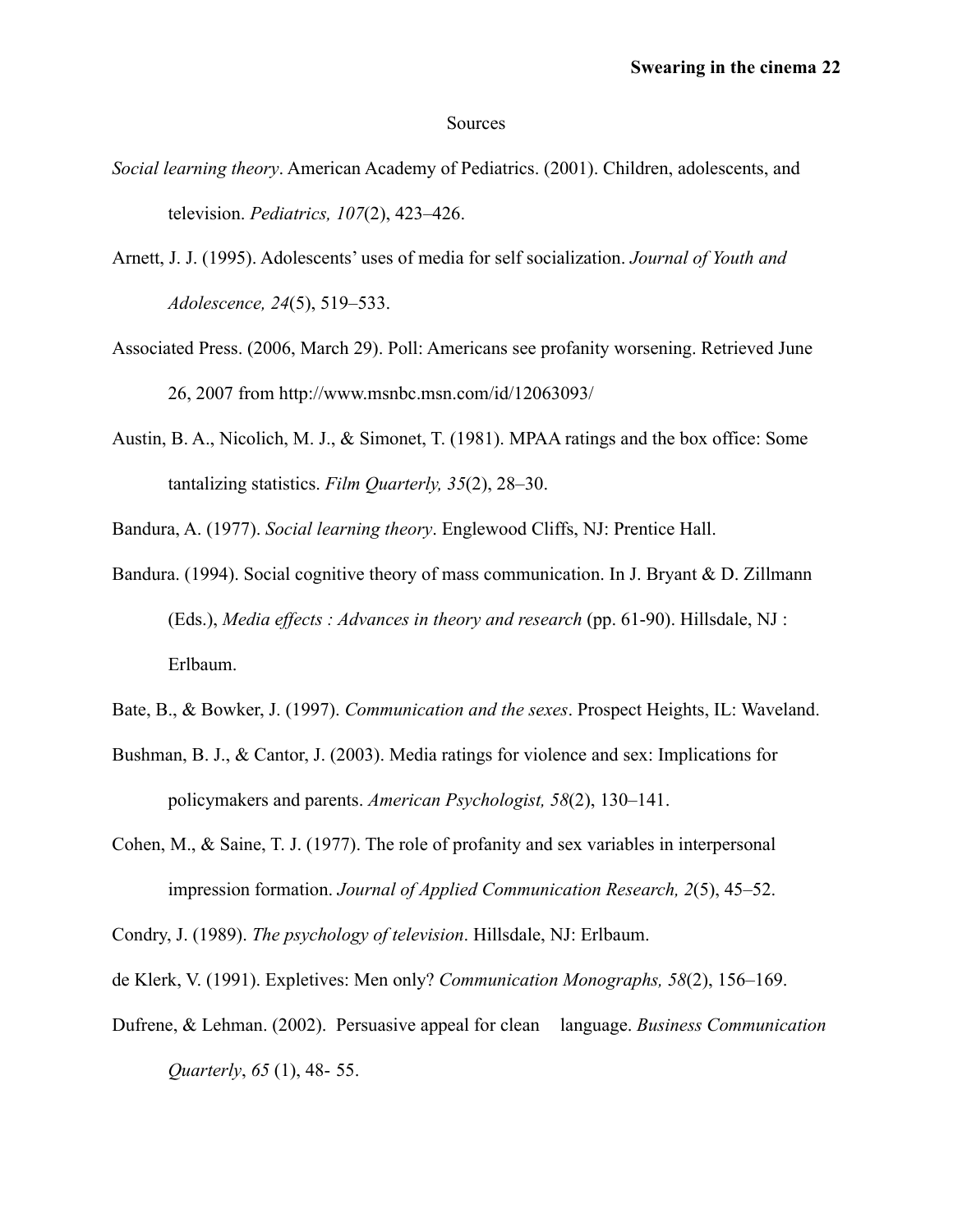- Fine, M. G., & Johnson, F. L. (1984). Female and male motives for using obscenity.. *Journal of Language and Social Psychology, 3*(1), 59–74.
- Foote, R., & Woodward, J. (1973). A preliminary investigation of obscene language. *Journal of Psychology, 83*(2), 263–275.
- Griffiths, M.D., & Shuckford, G. L. (1989). Desensitization to television violence: A new model.. *New Ideas in Psychology, 7*(1), 85–89.
- Haygood, A. (2007). *The climb of controversial film content.* Unpublished master's thesis, Liberty University, Lynchburg, Virginia.
- Hetsroni, A. (2007). Three decades of sexual content on prime-time network programming: A longitudinal meta-analytic review. *Journal of Communication, 57*(2), 318–348.
- Hilliard, R. L., & Keith, M. C. (2007). *Dirty discourse: Sex and indecency in broadcasting*. Malden, MA: Blackwell.
- Holsti, O. (1969). *Content analysis for the social sciences and humanities.* Reading, MA: Addison-Wesley.
- Infante, D. A., Riddle, B. L., Horvath, C. L., & Tumlin, S. A. (1992). Verbal aggressiveness: Messages and reasons. *Communication Quarterly, 40*(2), 116–126.
- Jay, T. (1992). *Cursing in America: A psycholinguistic study of dirty language in the courts, in the movies, in the schoolyards and on the streets*. Philadelphia: John Benjamins.
- Jay, T. (2000). *Why we curse: A neuro-psycho-social theory of speech*. Philadelphia: John Benjamins.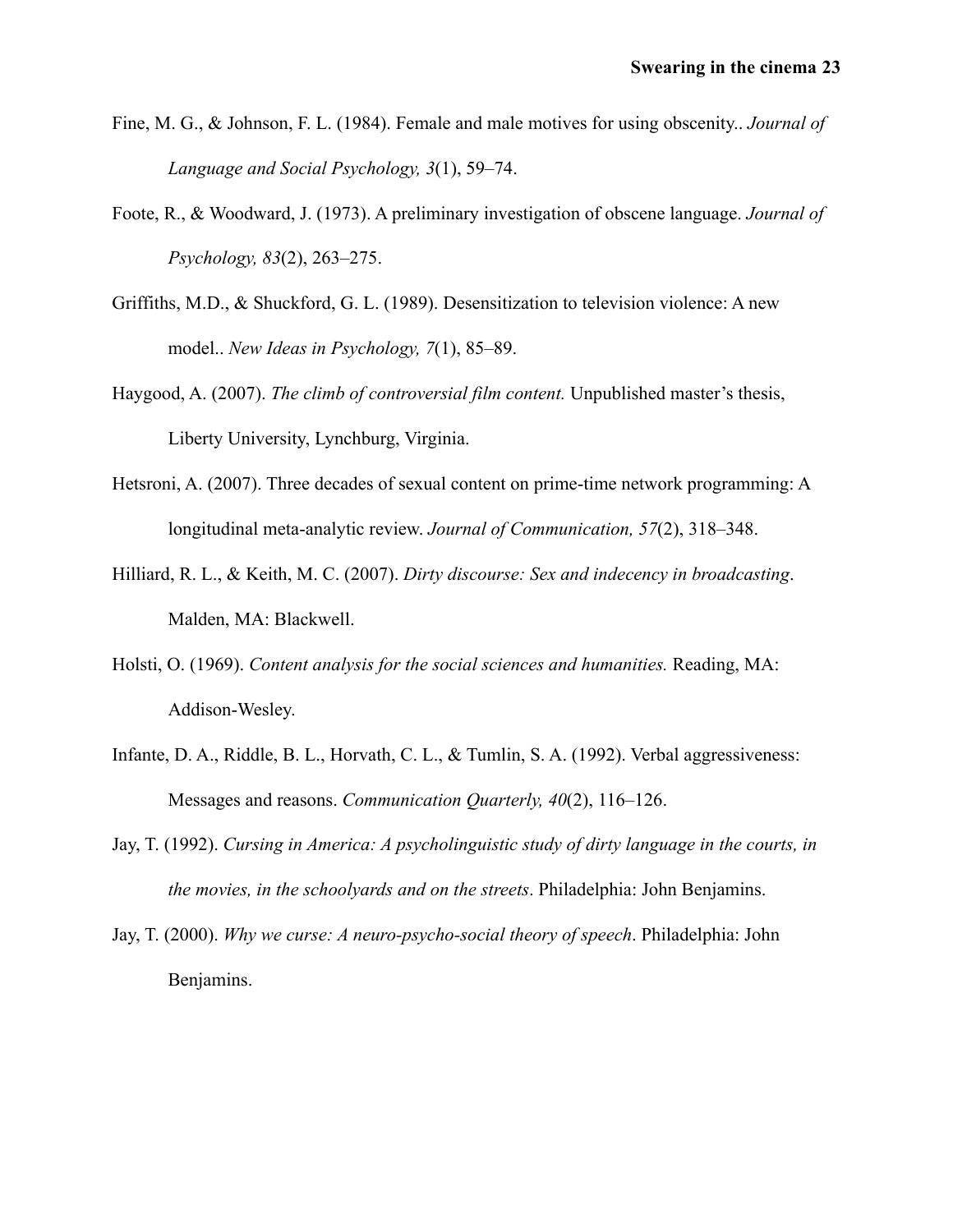- Jowett, G. S. (1990). Moral responsibility and commercial entertainment: Social control in the United States film industry, 1907–1968. *Historical Journal of Film, Radio and Television, 10*(1), 3–31.
- Kaye, B. K., & Sapolsky, B. S. (2004). Watch your mouth! An analysis of profanity uttered by children on prime-time television. *Mass Communication & Society, 7*(4), 429–452.
- Kaye, B. K., & Sapolsky, B. S. (2004a). Talking a "blue" streak: Context and offensive language in prime time network television programs. *Journalism and Mass Communication Quarterly, 81*(4), 911–927.
- Kaye, B. K., & Sapolsky, B. S. (2004b). Watch your mouth! An analysis of profanity uttered by children on prime-time television. *Mass Communication & Society, 7*(4), 429–452.
- Krcmar, M., & Sohn, S. (2004). The role of bleeps and warnings in viewers' perceptions of onair cursing. *Journal of Broadcasting & Electronic Media, 48*(4), 570–583.
- Leone, R., & Houle, N. (2006). 21st century ratings creep: PG-13 and R.. *Communication Research Reports, 23*(1), 53––61.
- Mercury, R. (1996). Swearing: A 'bad' part of language: A good part of language learning. *TESL Canada Journal, 13*(1), 28-36.
- Oliver, M. B., & Kalyanaraman, S. (2002). Appropriate for all viewing audiences? An examination of violent and sexual portrayals in movie previews featured on video rentals. *Journal of Broadcasting & Electronic Media, 46*(2), 283–299.
- Risch, B. (1987, September). Women's derogatory terms for men: That's right, 'dirty' words. *Language and Society, 16*, 353–358.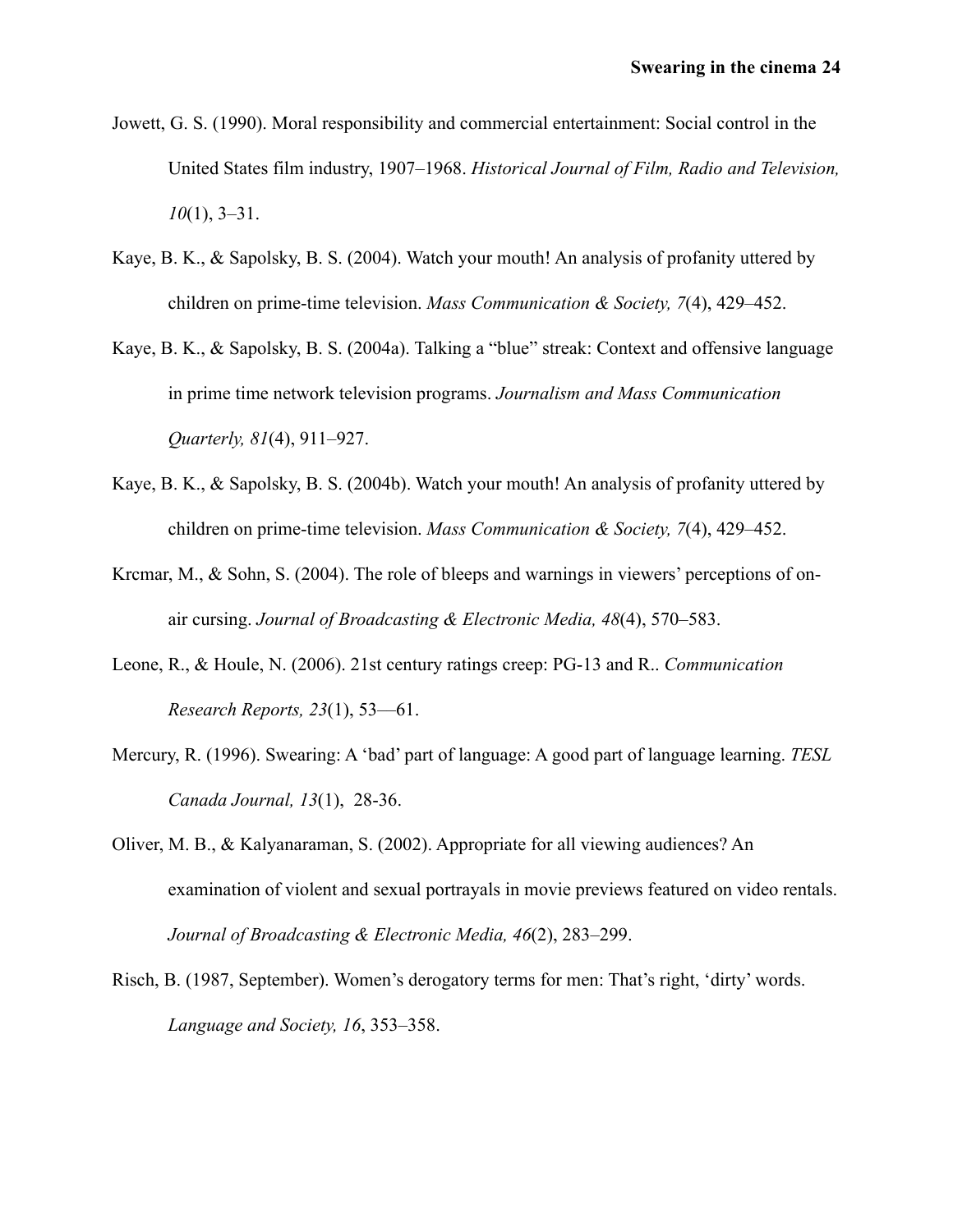- Sapolsky, B. S., & Kaye, B. K. (2005). The use of offensive language by men and women in prime time television entertainment. *Atlantic Journal of communication, 13*(4), 292-303.
- Selnow, G. W. (1985). Sex differences in uses and perceptions of profanity. *Sex Roles, 12*(3–4), 303–312.
- Smith, C. (2003). Theorizing religious effects among American adolescents. *Journal for the Scientific Study of Religion, 42*(1), 17–30.
- Smith, C. (2005). *Soul searching: The religious and spiritual lives of American Teenagers.* Cary, NC: Oxford University Press.
- Stern, S. R. (2005). Self-absorbed, dangerous, and disengaged: What popular films tell us about teenagers. *Mass Communication & and Society, 8*(1), 23–38.
- Thompson, K. M., & Yokota, F. (2004). Violence, sex, and profanity in films: Correlation of movie ratings with content. *MedGenMed, 6*(3) [online journal]. Retrieved August 25, 2007, from http://pubmedcentral.nih.gov/articlerender.fcgi?artid=1435631.

Waterman, D. (2005). *Hollywood's road to riches.* Boston: Harvard University Press.

- Wilson, B. J., & Linz, D. (1990). Applying social science research to film ratings: A shift from offensiveness to harmful effects. *Journal of Broadcasting and & Electronic Media, 34*(4), 443–469.
- Yang, N., & Linz, D. (1990). Movie ratings and the content of adult videos: The sex-violence ratio. *Journal of Communications, 40*(2), 28–42.
- Yokota, F., & Thompson, K. M. (2000). Violence in G-rated animated films. *JAMA, 283*(20), 2716–2721.